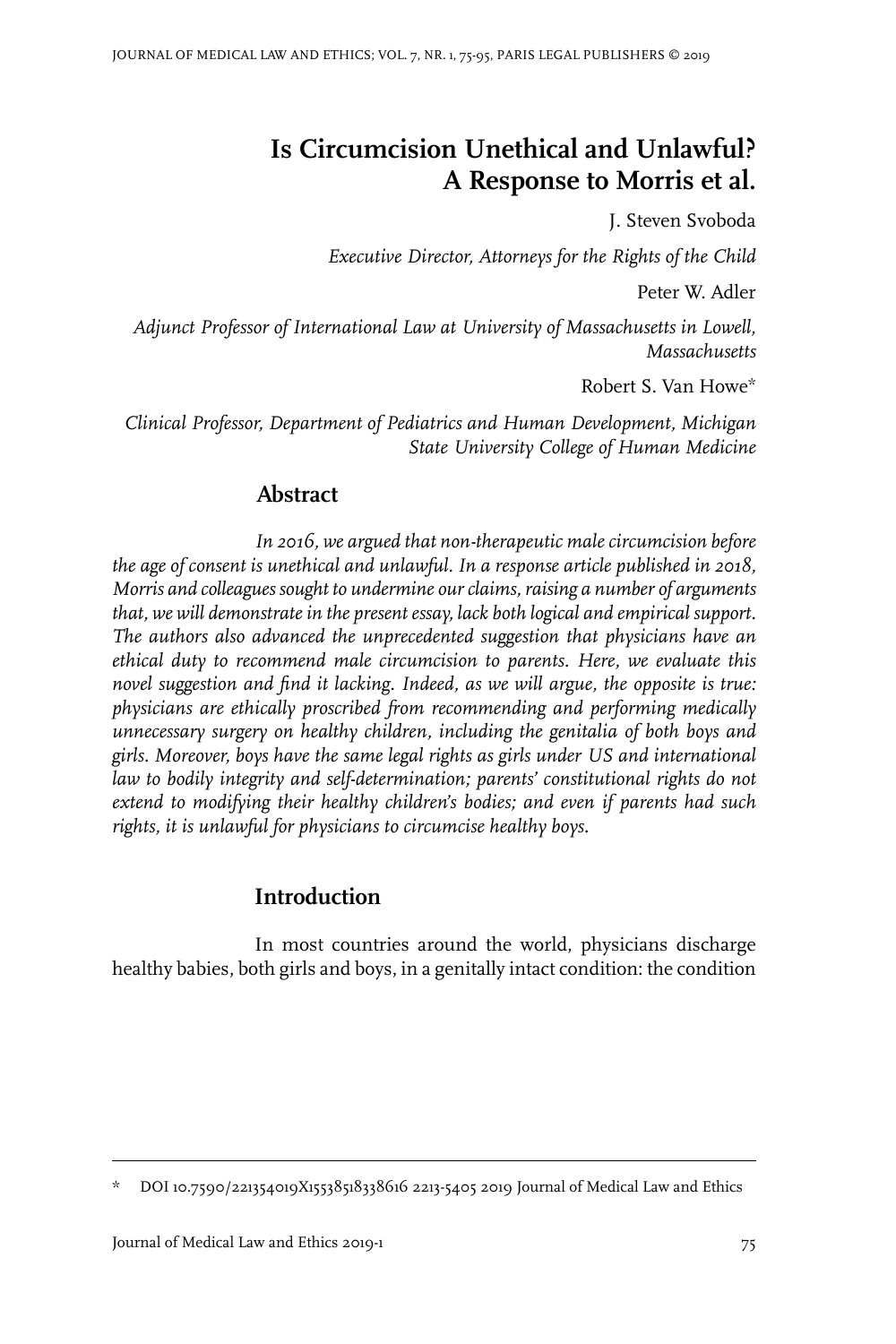in which they were born.<sup>1</sup> Moreover, they strictly avoid medically unnecessary surgeries – that is, surgeries that are not required to address an aberrant physical state that poses a serious and immediate threat to the child's welfare<sup>2</sup> – on vulnerable infants and other non-consenting children. Physicians in the United States, however, continue to circumcise or surgically remove the healthy, functioning foreskin from the penises of more than 1 million boys per year.<sup>3</sup> In 2012, the American Academy of Pediatrics (AAP) released a policy statement asserting, but not demonstrating,<sup>4</sup> that the medical benefits of newborn circumcision outweigh the associated risks, albeit not to a sufficient degree to justify recommending the procedure.<sup>5</sup> In response, more than two dozen senior physicians from Europe and Canada, including heads and representatives of national medical bodies, wrote a response piece, contending that the AAP 2012 committee had failed in its duty to provide an unbiased evaluation of the literature.<sup>6</sup> The mostly European authors further stated that circumcision of healthy boys is neither medically nor ethically appropriate prior to the age of consent. The ethical and legal status of involuntary, non-therapeutic male circumcision remains a matter of great contention, and it is important for boys, and for the men they become, to resolve the debate surrounding this issue.

In October 2013, J. Steven Svoboda, representing the non-profit human rights organization, Attorneys for the Rights of the Child, and Michael Brady, representing the 2012 American Academy of Pediatrics (AAP) Task Force on Circumcision, formally debated the issue in a public forum, leading to a pair of publications in the *Journal of Law, Medicine, and Ethics* in June 2016. Along with his co-authors, who also join on the present essay, Svoboda argued that

UNAIDS, "Neonatal and Child Male Circumcision: A Global Review", *Joint United Nations Program on HIV/AIDS* (2010), 1-103. 1

For a definition of 'medically necessary' and a discussion of its ethical importance, see Brian D. Earp, "The Child's Right to Bodily Integrity" in David Edmonds (ed.), *Ethics and the Contemporary World* (Abingdon and New York: Routledge, in press), 2 www.academia.edu/37138614/The\_childs\_right\_to\_bodily\_integrity.

Bcheraoui et al., "Rates of Adverse Events Associated with Male Circumcision in U.S. Medical Settings, 2001-2010", *JAMA Pediatrics* 168(7) (July 2014), 625-634. 3

See Brian D. Earp & David M. Shaw, "Cultural Bias in American Medicine: The Case of Infant Male Circumcision", *Journal of Pediatric Ethics* 1 No. 1 (2017), 8-26. As these authors discuss, 4 the AAP 2012 committee did not use any recognised method of assigning weights to individual benefits or risks, much less balancing them against each other. Instead, their assertion that the benefits outweigh the risks seems to have been an entirely subjective judgment based on the personal opinion of the 8 committee members, one of whom later revealed extra-scientific, political motivations on the part of the AAP committee to 'protect' the parental option to circumcise in the face of growing legal challenges. See Andrew L. Freedman, "The Circumcision Debate: Beyond Benefits and Risks", *Pediatrics* 137 No. 5 (6 April 6 2016), e20160594, https://doi.org/10.1542/peds.2016-0594.

American Academy of Pediatrics Task Force on Circumcision, "Circumcision Policy Statement", *Pediatrics* 130, no. 3 (2012), 585-586. 5

M. Frisch, Y. Aigrain, Y. Barauskas et al., "Cultural bias in the AAP's technical report and policy statement on male circumcision", *Pediatrics* 131 (2013), 796-800. 6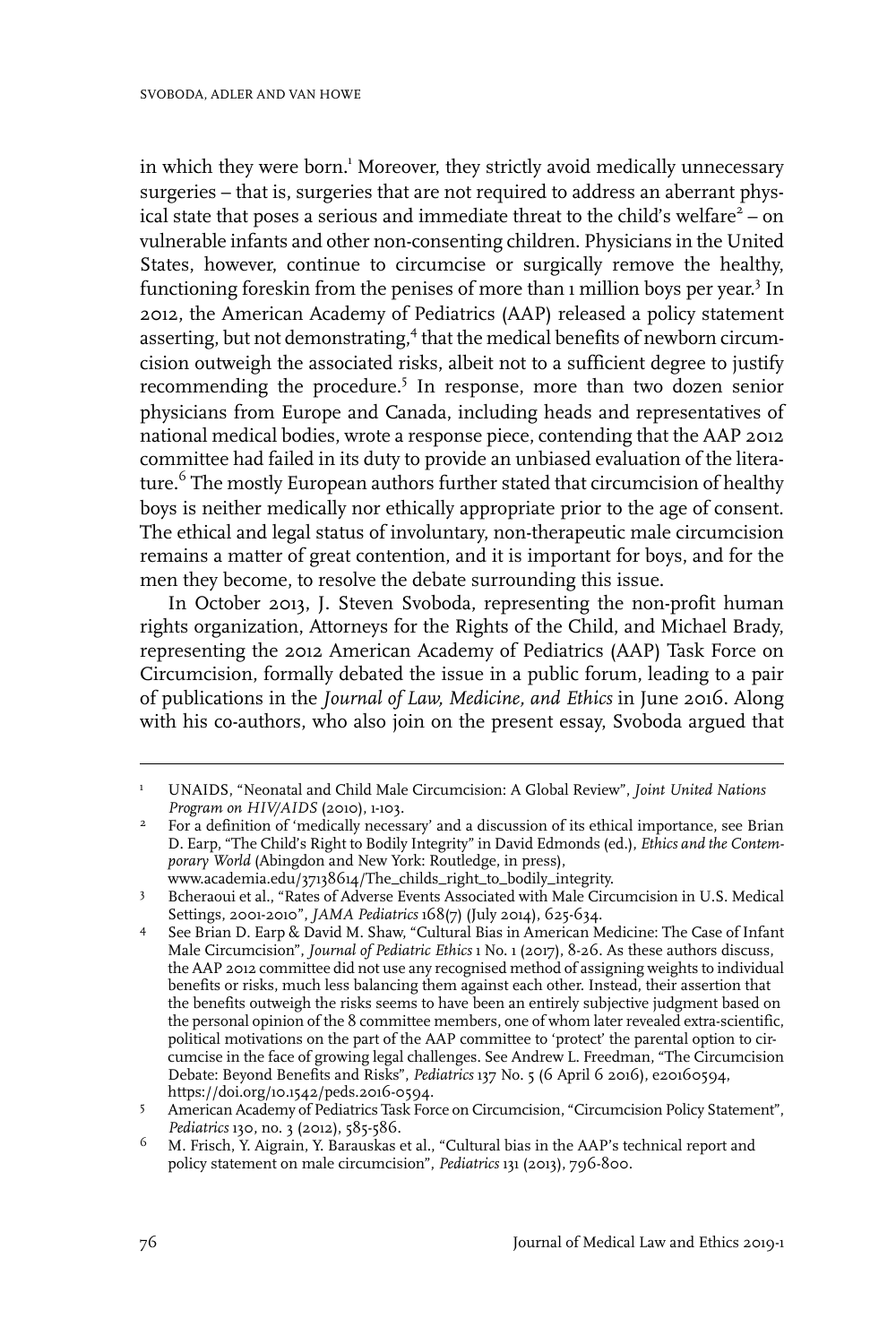circumcision is unethical and unlawful, while Brady argued the converse.7 Subsequently, the Australian circumcision advocate Brian Morris and three coauthors published a critique of our article ("the Critique") $\delta$  contending that our main claims, supporting arguments and evidence are flawed. Because Morris has adopted by far the most extreme position in favor of circumcision in the contemporary literature, his views have been subjected to widespread criticism from mainstream commentators,<sup>9</sup> often in the form of responses to his attempted rebuttals. However, it is prohibitive to respond to every such rebuttal, since, as others have noted, they largely repeat claims and arguments raised in previous rebuttals that have already been addressed.<sup>10</sup> In this case, however, a response does seem necessary given the importance of the subject matter – the health and human rights of vulnerable male children – and the extraordinary contention of Morris et al. in the Critique that physicians have an ethical duty to recommend male circumcision to parents. In this Reply, we address some of the main weaknesses in their position. Ultimately, we argue that circumcision of healthy boys before the age of consent violates the cardinal rules of biomedical ethics – autonomy, beneficence, non-maleficence, proportionality and justice – and that it is unlawful as well. Hence, there is no ethical duty to recommend such circumcision; rather, physicians are proscribed from offering to perform and from performing the procedure.

# **I. The Role Of Rhetoric In Promoting Circumcision**

In this first section, we address a matter that is important for understanding the background and structure of this debate. Arguments about

M.T. Brady, "Newborn male circumcision with parental consent, as stated in the AAP circumcision policy statement is both legal and ethical", *Journal of Law, Medicine & Ethics* 44 (2016), 7 256-62; J.S. Svoboda, P.W. Adler & R.S. Van Howe, "Circumcision is unethical and unlawful", *Journal of Law, Medicine & Ethics* 44 (2016), 263-82 ("Original Article").

B.J. Morris, J.N. Krieger, J.D. Klausner & B.E. Rivin, "The ethical course is to recommend infant male circumcision – arguments disparaging American Academy of Pediatrics affirmative policy 8 do not withstand scrutiny", *Journal of Law, Medicine & Ethics* 45 (2017), 647-63 ("Critique"). The authors' position is that male circumcision, especially when performed on an infant, is safe, prevents diseases and is not harmful (Critique at 656).

See, for example*,* J.A. Bossio et al., "Response to: The Literature Supports Policies Promoting Neonatal Male Circumcision in N. America",*Journal of Sexual Medicine*12 (2015), 1306; Science  $\overline{9}$ MediaCentre, quoting Kevin Pringle, www.sciencemediacentre.co.nz/2014/04/04/circumcisionhealth-risks-and-benefits-experts-respond/ (downloaded 26 June 2018); and B. Donovan, "Review of 'In favour of circumcision' by Brian J. Morris", *Venereology* 12 (1999), 68-69. Available at www.historyofcircumcision.net/index.php?option=content&task=view&id=64.

<sup>&</sup>lt;sup>10</sup> B.D. Earp, "The unbearable asymmetry of bullshit", *Health Watch* 101 (Spring 2016), 4-5. Available at www.researchgate.net/publication/294584001\_The\_unbearable\_asymmetry\_of\_bullshit. M. Frisch, "Author's response to: does sexual function survey in Denmark offer any support for male circumcision having an adverse effect?",*International Journal of Epidemiology* 41(2012), 312-4. Available at: https://doi.org/ 10.1093/ije/dyr181.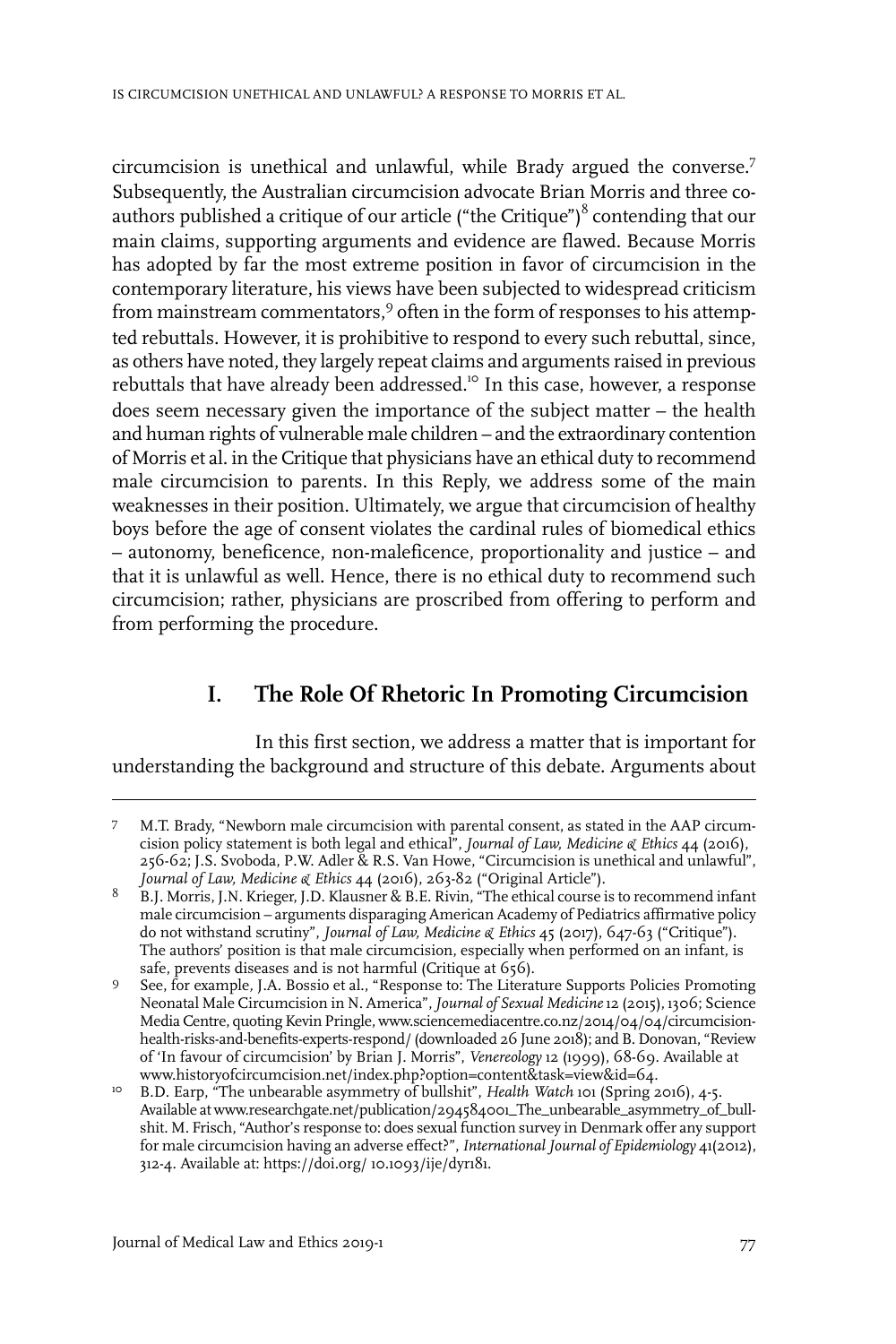circumcision do not always rest on dispassionate evaluations of the best available evidence nor on fair-minded attempts to advance the discourse in the most productive way. Rather, as with other areas of science and medicine that touch on underlying disagreements about values, and here about religion as well, the debate has become polarized,<sup>11</sup> even at times "uncivil".<sup>12</sup> Rhetorical strategies are sometimes used to press a position that goes beyond what is justified by reasonable disagreement, and this is not always immediately apparent to readers who are unfamiliar with the literature. Some such strategies, including the socalled Gish Gallop,<sup>13</sup> wherein a large volume of plausible-sounding but ultimately baseless claims are issued in rapid succession.<sup>14</sup> can, unfortunately, be seen in the Critique by Morris et al., and these need to be addressed directly and refuted. Failure to do so, we suggest, would lead to a distorted understanding of what is really at stake. We have observed in certain characteristic flaws in the Critique such as, for example, 63 self-citations in 40 different references; 33 references that do not support the claim for which they are cited; 33 references proving a different point than the point for which the reference is cited; 30 references that are irrelevant or off-topic; 8 references containing *non sequiturs;* 16 references citing low-quality studies; 16 references citing obscure counterexamples; and 7 references containing old information (the authors will provide a full list to any interested reader upon request). In what follows, we address some specific flaws in greater detail, before turning in subsequent sections to the broader ethical and legal questions that become visible once the weeds, as it were, have been cleared away.

#### A. Flight of Ideas

In our article, we communicated the well-established findings that the foreskin is a complex genital structure that protects and moisturizes the head of the penis – much as the clitoral foreskin or 'hood' protects and moisturizes the head of the clitoris – and that it is the most sensitive portion of the penis to light touch.<sup>15</sup> On these grounds alone, it is reasonable to regard

B.D. Earp, "Addressing polarisation in science", *Journal of Medical Ethics* 41(2015), 782-784. <sup>11</sup>

R. Collier, "Ugly, messy and nasty debate surrounds circumcision", (2012), E25-E26. <sup>12</sup>

<sup>&</sup>lt;sup>13</sup> See, e.g., the discussion of Gish Gallop in the Urban Dictionary at www.urbandictionary.com/define.php?term=Gish%20Gallop.

<sup>&</sup>lt;sup>14</sup> B.D. Earp, "The unbearable asymmetry of bullshit", *Health Watch* 101 (Spring 2016), 4-5. Available at www.researchgate.net/publication/294584001\_The\_unbearable\_asymmetry\_of\_bullshit.

Jennifer A. Bossio, Caroline F. Pukall & Stephen S. Steele, "Examining Penile Sensitivity in Neonatally Circumcised and Intact Men Using Quantitative Sensory Testing", *The Journal of* 15 *Urology* 195, No. 6 (June 2016), 1848-53, https://doi.org/10.1016/j.juro.2015.12.080; Alexandre Rotta, "Re: 'Examining Penile Sensitivity in Neonatally Circumcised and Intact Men Using Quantitative Sensory Testing'", *The Journal of Urology* 196, No. 6 (2016), 1822-23, https://doi.org/10.1016/j.juro.2016.05.127; Morten Frisch, "Re: 'Examining Penile Sensitivity in Neonatally Circumcised and Intact Men Using Quantitative Sensory Testing'", *The Journal of Urology* 196, No. 6 (2016), 1821-22, https://doi.org/10.1016/j.juro.2016.05.127; Robert S. Van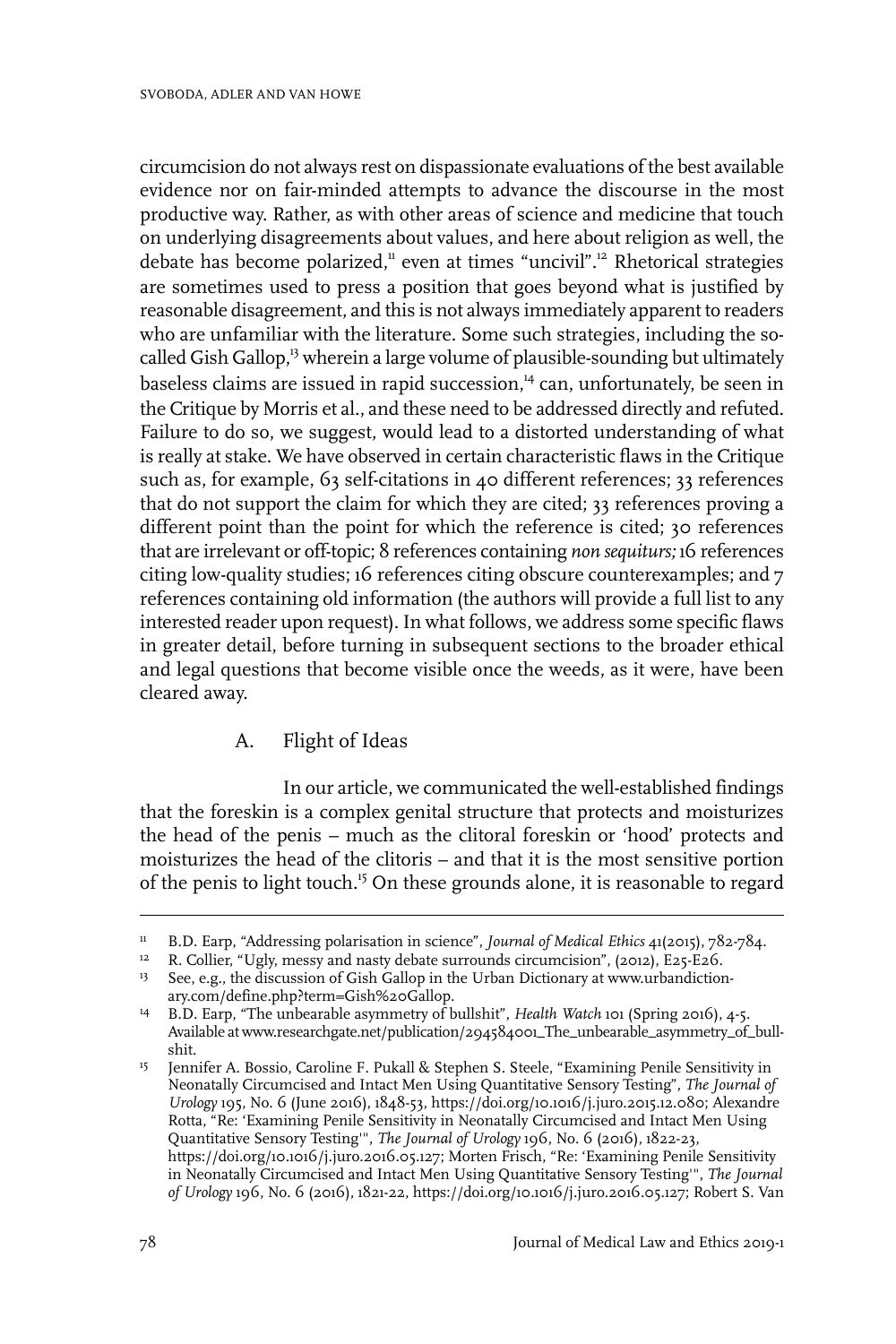the foreskin as having value in and of itself, and this is the common view outside of circumcising societies, including the United States. Because non-therapeutic circumcision (NTC) removes this structure without a strict medical indication,<sup>16</sup> it therefore necessarily involves harm, whether one sees this harm as outweighed by other considerations or not. Circumcision is an irreversible surgery that also risks serious physical injury, psychological sequelae and death.<sup>17</sup> A recent study suggests that for every 50,000 newborn inpatient circumcisions performed, one otherwise preventable neonatal death may be expected to occur.<sup>18</sup>

As we argued, NTC also violates boys' rights to equal protection, bodily integrity, the preservation of their future autonomy to make highly personal selfaffecting decisions, and, where it is imposed as a permanent mark of religious affiliation, their freedom to choose their own religion.<sup>19</sup> A physician has a legal duty to protect children from unnecessary medical interventions. Men rarely volunteer for circumcision, and an increasing number of circumcised men ex-

B.D. Earp, "Factors associated with early deaths following neonatal male circumcision in the United States, 2001-2010", *Clinical Pediatrics* (2019). In press. 18

See Kai Möller, "Ritual Male Circumcision and Parental Authority", *Jurisprudence* 8, No. 3 (2017), 461-79. The author argues (10-11): "precisely by virtue of being irreversible [such bodily]  $10<sup>-10</sup>$ changes make it impossible for the child to ever distance himself from them and to live his life free from a religiously or culturally imposed physical mark. To this, it could be objected that while the child cannot later distance himself from his circumcision, he remains free to distance himself from the parents' religious belief and become an atheist, agnostic, or take on another religion and that, therefore, the freedom constraint is not violated. This distinction [is] unconvincing; this becomes clear when placing oneself in the position of a man who has distanced himself from Judaism or Islam but finds himself unable to distance himself from the circumcision that was imposed on him in the name of his former religion. This man may understandably perceive a permanent physical mark imposed on him in the name of a religion as overstepping a boundary and therefore as an act of abuse … Similarly, imagine Christian parents tattooing a Christian cross on their child's body; the fact that the child can later distance himself from Christianity does not make the tattoo legitimate, and we could understand his upset about having to carry this religiously imposed, permanent mark, which he, too, might understandably perceive as overstepping a boundary (and therefore as abuse)".

Howe et al., "Re: 'Examining Penile Sensitivity in Neonatally Circumcised and Intact Men Using Quantitative Sensory Testing'", *The Journal of Urology* 196, No. 6 (2016), 1824-1824, https://doi.org/10.1016/j.juro.2016.05.127; Morris L. Sorrells et al., "Fine-Touch Pressure Thresholds in the Adult Penis", *BJU International* 99, No. 4 (April 2007), 864-69, https://doi.org/10.1111/j.1464-410X.2006.06685.x; Brian D. Earp, "Infant Circumcision and Adult Penile Sensitivity: Implications for Sexual Experience", *Trends in Urology & Men's Health* 7, No. 4 (1 July 2016), 17-21, https://doi.org/10.1002/tre.531; Christopher J. Cold & John R. Taylor, "The Prepuce", *BJU International* 83, No. S1 (1999), 34-44; John R. Taylor, Anthony P. Lockwood & A. J. Taylor, "The Prepuce: Specialized Mucosa of the Penis and Its Loss to Circumcision", *British Journal of Urology* 77, No. 2 (1996), 291295.

In its first circumcision policy statement in 1971, the AAP stated simply, "There are no valid medical indications for circumcision in the neonatal period". American Academy of Pediatrics, 16 Committee on Fetus and Newborn, Standards and Recommendation for Hospital Care of Newborn Infants, 5th ed. Evanston, IL: American Academy of Pediatrics, 1971:110.

Aaron J. Krill, Lane S. Palmer & Jeffrey S. Palmer, "Complications of Circumcision", *The Scientific World Journal* 11 (2011), 2458-68, https://doi.org/10.1100/2011/373829; Gregory J. Boyle 17 et al., "Male Circumcision: Pain, Trauma and Psychosexual Sequelae", *Journal of Health Psychology* 7, No. 3 (1 May 2002), 329-43, https://doi.org/10.1177/135910530200700310.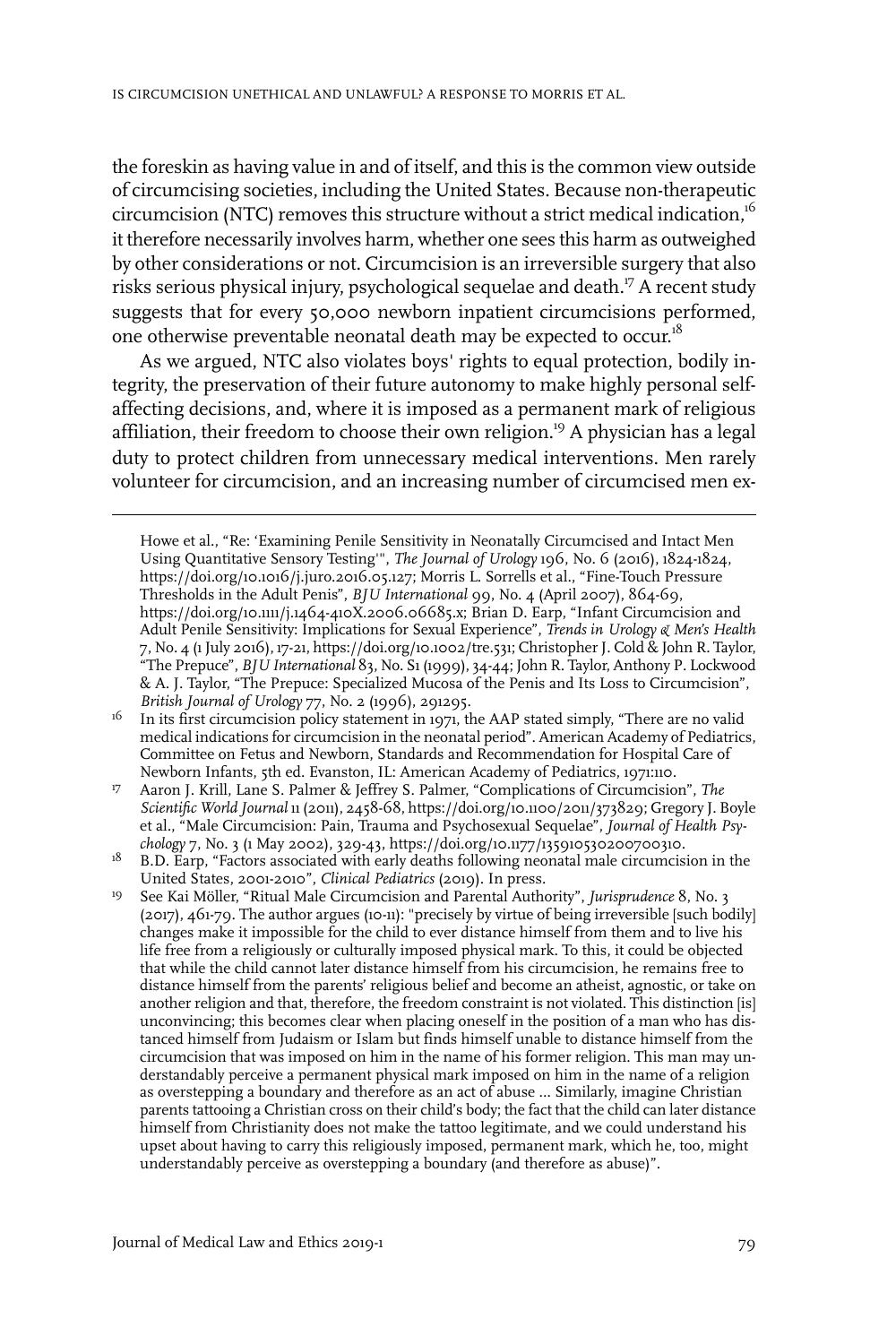press their resentment about having been circumcised in infancy.<sup>20</sup> Our support forthese propositions included a large body of scholarship produced by academic experts, medical society position statements, legal decisions, and human rights documents.

Against this view, Morris et al. claim that an ethical requirement exists to offerto circumcise newborn boys, based on asserted medical benefits, and claim that NTC is easier to perform on and is less harmful to newborns. We will address claims of medical benefit in due course. With respect to the latter contention, however, as Earp and Darby argue**:**

"[T]he argument … is not straightforward. In the first place, it may be the case that any number of non-therapeutic bodily interventions are less risky in infancy compared to later in life … The initial question, however, is whether such interventions are permissible at all, given the prevailing moral and legal norms of the wider society in which the child is being raised. If they are not, the question of preferred timing on the basis of relative risk profiles does not arise. Second, it is not clear that infant circumcision, compared to adult circumcision, does in fact carry less surgical risk.… Even proponents of circumcision contend that the absolute likelihood of clinically important, difficult-to-resolve surgical complications associated with circumcision is 'low', irrespective of the age at which the procedure is performed. Given such a low baseline risk according to the proponents' view, the existence of a relative risk reduction in the incidence of adverse events in infancy compared to adulthood is unlikely to be morally decisive: a small risk divided by any amount is still a small risk".<sup>21</sup>

A similar perspective has been advanced by the US Centers for Disease Control (CDC). Even assuming, with Morris et al., that the risks of NTC are lower in infancy, the CDC nevertheless concludes that: "Delaying male circumcision until adolescence or adulthood obviates concerns about violation of autonomy", and therefore any medical "disadvantages associated with [such a deferral] would be ethically compensated to some extent by the respect for the [bodily] integrity and autonomy of the individual".<sup>22</sup>

<sup>&</sup>lt;sup>20</sup> Tim Hammond & Adrienne Carmack, "Long-Term Adverse Outcomes from Neonatal Circumcision Reported in a Survey of 1,008 Men: An Overview of Health and Human Rights Implications", *The International Journal of Human Rights* 21, No. 2 (12 February 2017), 189-218, https://doi.org/10.1080/13642987.2016.1260007.

Brian D. Earp & Robert Darby, "Circumcision, Sexual Experience, and Harm", *University of* 21 *Pennsylvania Journal of International Law* 37, No. 2-online (2017), 1-57, at 48-49.

<sup>&</sup>lt;sup>22</sup> CDC, "Background, Methods, and Synthesis of Scientific Information Used to Inform the Draft Recommendations for Providers Counseling Male Patients and Parents Regarding Elective Male Circumcision and the Prevention of HIV Infection and Other Adverse Health Outcomes", *U.S. Centers for Disease Control* (2014), 1-61, at 39-40.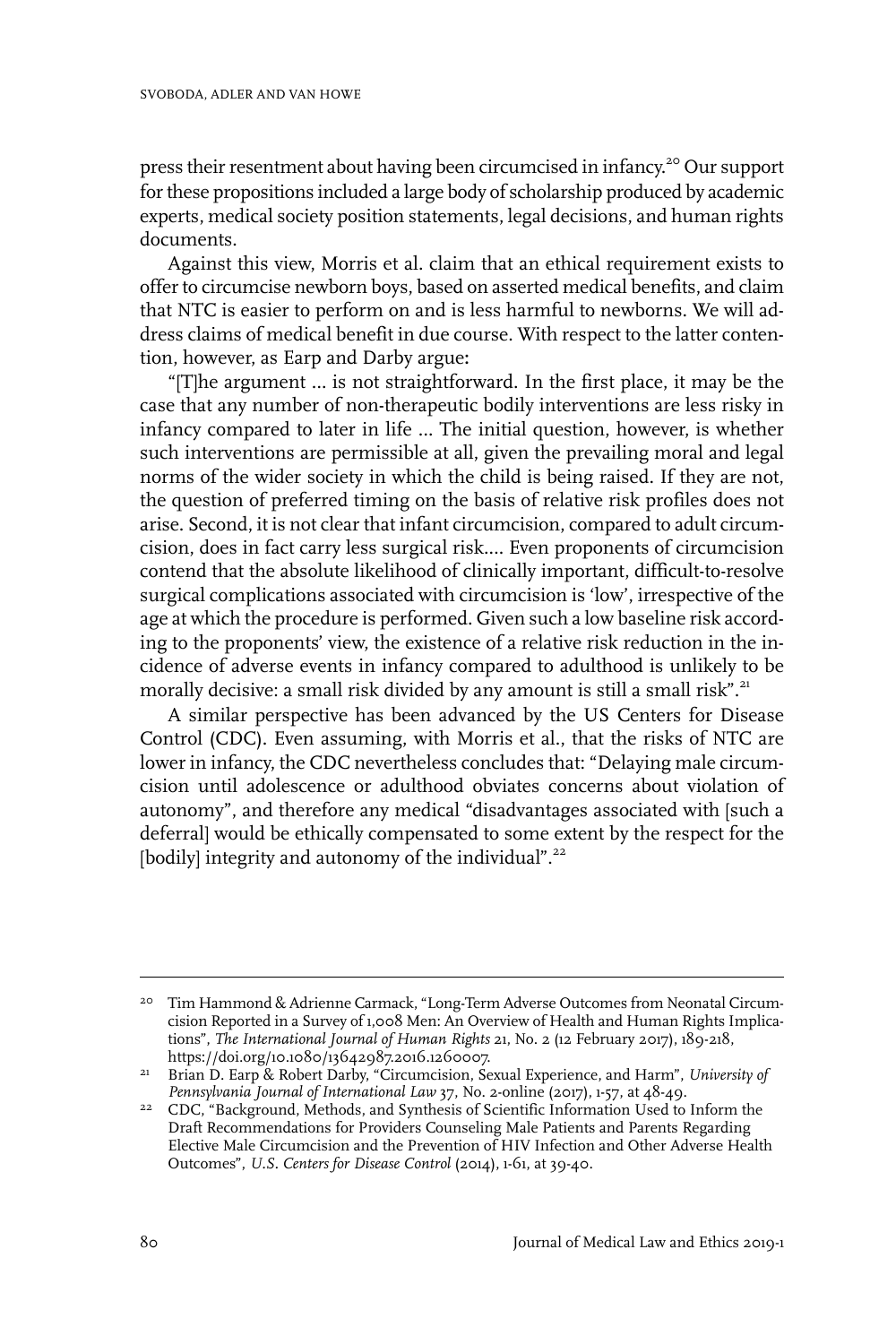What else is at the source of our disagreement?<sup>23</sup> One important issue concerns the underlying motivations of those who argue in favor of protecting children's rights. We address this matter next.

## 1. Speculating About the Motives of Others

Another rhetorical strategy that appears in the Critique, and of which readers should be mindful in evaluating the main arguments we pursue later, involves speculating in an uncharitable and unsupported fashion about the motives of those who hold a critical view of circumcision. According to the Critique, the objective of people who oppose NTC and other medically unnecessary surgeries performed on non-consenting minors is to spread propaganda and "undermine public health and individual wellbeing".<sup>24</sup> Widespread European opposition to NTC in turn "may reflect lack of familiarity, anti-Semitism, anti-Islamic sentiment or anti-American attitudes".<sup>25</sup> No support is provided for such ad hominem speculations, and in our view, they are beneath the dignity of this debate. Moreover, Morris et al. claim that the *raison d'être* for the charitable organization Attorneys for the Rights of the Child is the compensation to be earned from litigation, but the organization does not litigate. In contrast to this, the Circumcision Academy of Australia, of which Morris is the co-founder and chief spokesperson, primarily consists of individuals whose main incomes appear to be derived from circumcising boys without a medical indication, as has been documented elsewhere.<sup>26</sup> The stated mission of that group is to increase health insurance compensation for such elective surgeries,

<sup>24</sup> Critique, at 654.

<sup>&</sup>lt;sup>23</sup> A consistent difficulty in answering this question pertains to Morris et al.'s use of rhetoric as we highlighted in the previous section. In many places, the Critique finds fault with our article in ways that make it difficult to track the asserted bases for the criticisms. For example, quotations are provided without indicating the source and counter-arguments are given without establishing the gist of the position being denounced. It is impossible for readers who do not happen to have our article simultaneously at hand to know to what the authors' statements refer. In several instances, comments made under a topic heading are unrelated to the stated topic. Critique, at 649 (section I.D.3.a) "Physical harm"; Critique, at 653 (section I.E.4) "Out of Africa"; Critique, at 653 (section II.A.1) "Autonomy"; Critique, at 653 (section II.A.2) "Nonmaleficence ('do no harm')"; Critique, at 653-54 (section II.A.3) "Beneficence ('do good')"; Critique, at 654 (section II.B.1) "No unnecessary surgery"; Critique, at 654 (section II.B.3) "A physician's duty is to the patient"; Critique, at 654 (section II.B.4) "Ethical Preventive Medicine"; Critique, at 655 (section III.B.1) "Equal protection"; Critique, at 653 (section III.B.2) "Personal security"; Critique, at 656 (section III.B.4) "Freedom of religion"; Critique, at 656-57 (section III.C.2) "Parental 'consent' to unnecessary circumcision is invalid"; Critique, at 657 (section III.D.1) "Physicians cannot take orders from parents"; and Critique, at 653 (section III.D.2) "Physicians cannot operate on healthy children".

<sup>&</sup>lt;sup>25</sup> Critique, at 654.

 $^{26}$  M. Frisch & B.D. Earp, "Circumcision of male infants and children as a public health measure in developed countries: a critical assessment of recent evidence", *Global Public Health* 13(2018), 626-641.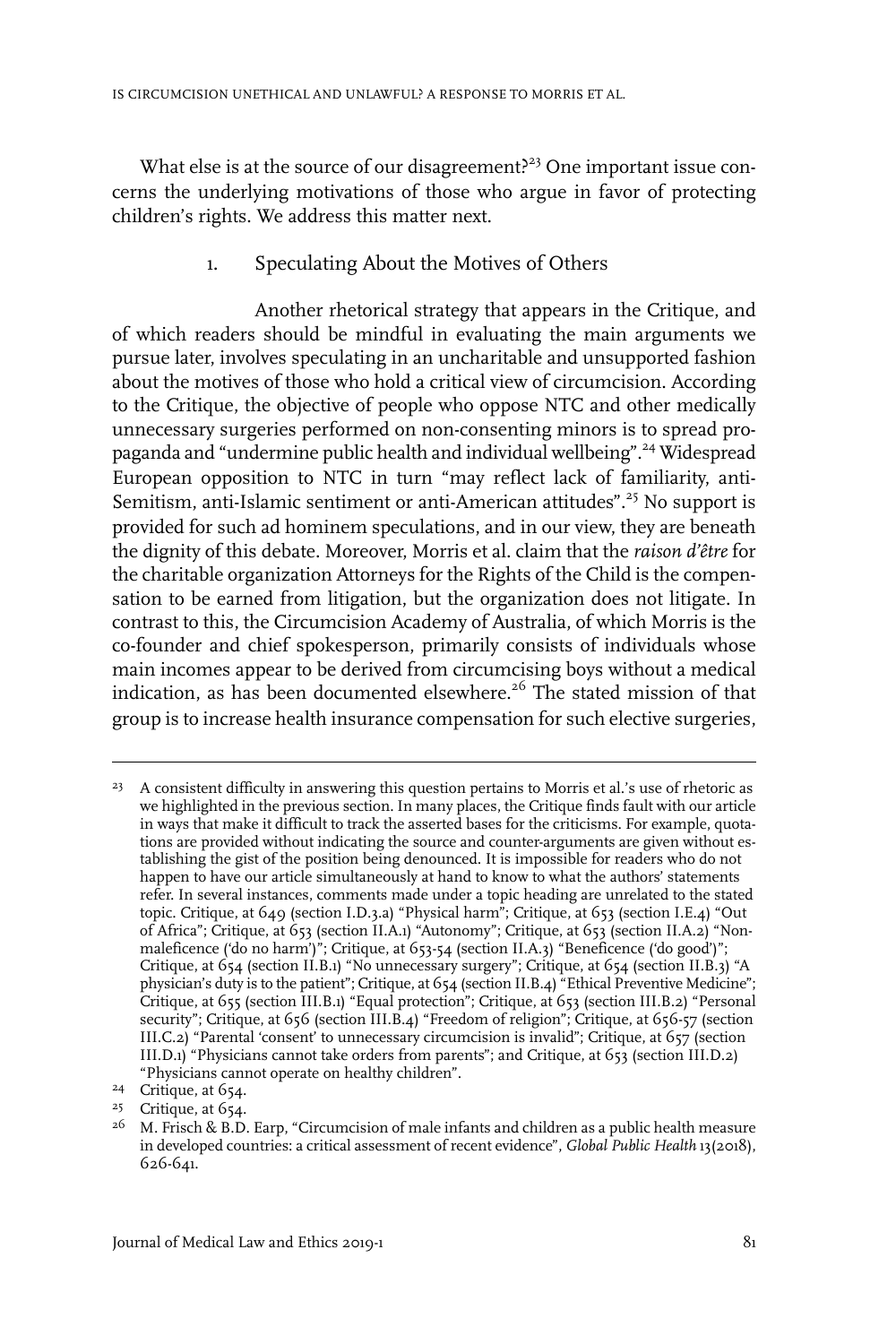which would directly benefit those same individuals. Moreover, Morris has written several articles with a co-author who benefits financially from performing circumcisions and has a patent pending for a circumcision device.<sup>27</sup> Finally, as the AAP 2012 committee revealed only after receiving international criticism, one of its 8 members, Dr. Waldemar Carlo, also stands to benefit financially from NTC as a director of Mednax, the medical services corporation.<sup>28</sup>

For a comparison, Attorneys for the Rights of the Child is a non-profit children's rights organization whose members volunteer their time and thus lose money by arguing against NTC. Insofar, as awareness of potential conflicts of interest may be epistemologically valuable in assessing the strength of an individual or group's argument, it seems obvious that the likelihood and/or magnitude of such potential conflicts would be greater in the case of those who stand to benefit, financially or otherwise, from the acceptance of their argument than in the case of those who are willing to accept financial and other losses in order to advance a moral position.

#### 2. Dismissal of Men Harmed by Circumcision

Increasing numbers of men report having been physically harmed by and resenting having had the foreskin of their penis removed without their consent.<sup>29</sup> The authors dismiss all such claims by speculating  $-$  again without support – that such men have a psychopathologic sexual obsession that may warrant a psychological diagnosis.<sup>30</sup> Equally unsupported, they add that any resentment about having been circumcised "is likely to stem from gullible acceptance of 'intactivist' propaganda". <sup>31</sup>For an in-depth analysis of the rational basis for feeling harmed by a non-consensual surgery on one's genitals, see Hammond and Carmack's survey of long-term adverse outcomes from neonatal circumcision, published in the *International Journal of Human Rights* in 2017. 32

B.J. Morris, J.N. Krieger & J.D. Klausner, "CDC's Male Circumcision Recommendations Rep-27 resent a Key Public Health Measure", *Global Health: Science and Practice* 5(2017), 15-27.

AAP, "Cultural Bias and Circumcision: The AAP Task Force on Circumcision Responds", *Pe-*28 *diatrics* 131, No. 4 (2013), 801-4, https://doi.org/10.1542/peds.2013-0081.

<sup>&</sup>lt;sup>29</sup> T. Hammond & A. Carmack, "Long-term adverse outcomes from neonatal circumcision reported in a survey of 1,008 men: an overview of health and human rights implications", *International Journal of Human Rights* 21 (2017), 189-218; L. Watson, *Unspeakable mutilations: circumcised men speak out* (Seattle: Amazon Digital Services, 2014).

<sup>30</sup> Critique, at 651.

 $3<sup>1</sup>$  Critique, at 654.

 $3^2$  T. Hammond & A. Carmack, "Long-term adverse outcomes from neonatal circumcision reported in a survey of 1,008 men: an overview of health and human rights implications", *International Journal of Human Rights* 21 (2017).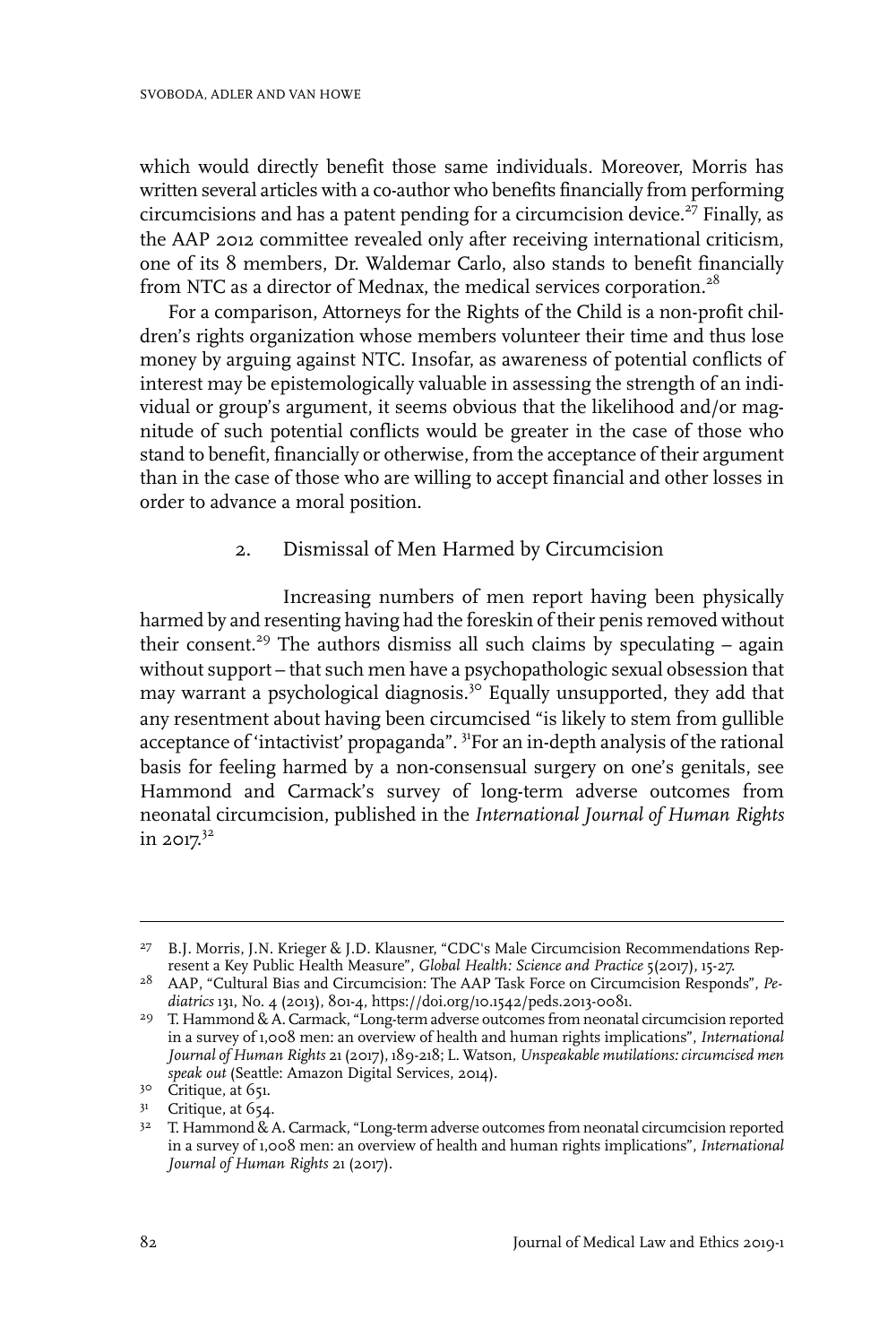- B. Misrepresentations
- 1. Omissions

Demonstrable misrepresentation is another rhetorical strategy found in the Critique that calls into question the seriousness with which it should be taken. The Critique implies that Svoboda et al. concealed the ad-hoc German law that overturned a 2012 Cologne court judgment which had concluded that NTC was unlawful under the German basic law. <sup>33</sup> It is unclear whether the Critique's authors intended to misrepresent our article, or whether they simply did not read it carefully: we mentioned the passage of the overriding German law on three separate occasions?<sup>34</sup> It is wrong to characterize a claim as "unsupported" when the claim is fully cited with valid sources.<sup>35</sup> Similarly, the authors criticize us for citing an Internet posting of a talk that has not yet been published, apart from its presentation at a conference open to the public. If citing Internet sources is prohibited, then the Critique needs to retract its references 23, 54, 84, 88, 111, 139, 140, 143, 146, 147, 152, 157, 158, 162, 163, 164 and 174.

## 2. Reliance on Self-citation for Extreme Claims

One of the key issues at stake in the NTC debate is the question of how the various medical benefits that have been attributed to newborn circumcision relate to the risks and costs of the procedure. We will address this important question in detail in a subsequent section. Although it is difficult to reach a definitive answer due to various weaknesses in the available data, as well as substantive disagreements about how to weigh individual benefits and risks in light of differing individual values,<sup>36</sup> more or less plausible ways exist of approaching the question. The Critique by Morris et al. assert that circum-

<sup>33</sup> Critique, at 656.

<sup>&</sup>lt;sup>34</sup> First, we noted in Original Article, at 271 (section III.A.): "With the exception of a recent law passed in Germany to protect circumcision considered specifically as a religious rite … ." [citing the German Civil Code (Bürgerliches Gesetzbuch), para. 1631d]. Later in the original article, at 271 (section III.A.1), we stated: "In 2012, the BVKJ [Berufsverband der Kinder- und Jugendärtze, the official German pediatric association] opposed the bill that later became law in Germany...' Still later in the original article, at 272 (section III.A.2), we added: "Although European medical associations argued that circumcision should be banned, the German legislature passed a law that same year, allowing circumcision by physicians and mohels [citing the German law]".

Critique, at 651 (section I.D.3.d., last paragraph): "Unsubstantiated claims that MC may impair 35 sexual function or pleasure can produce adverse psychological outcomes and physical harm in believers". These claims were substantiated with references 86 through 90 in our original article.

Earp, "Gender, genital alteration, and beliefs about bodily harm", *Journal of Sexual Medicine* 36 14 (2017), e225.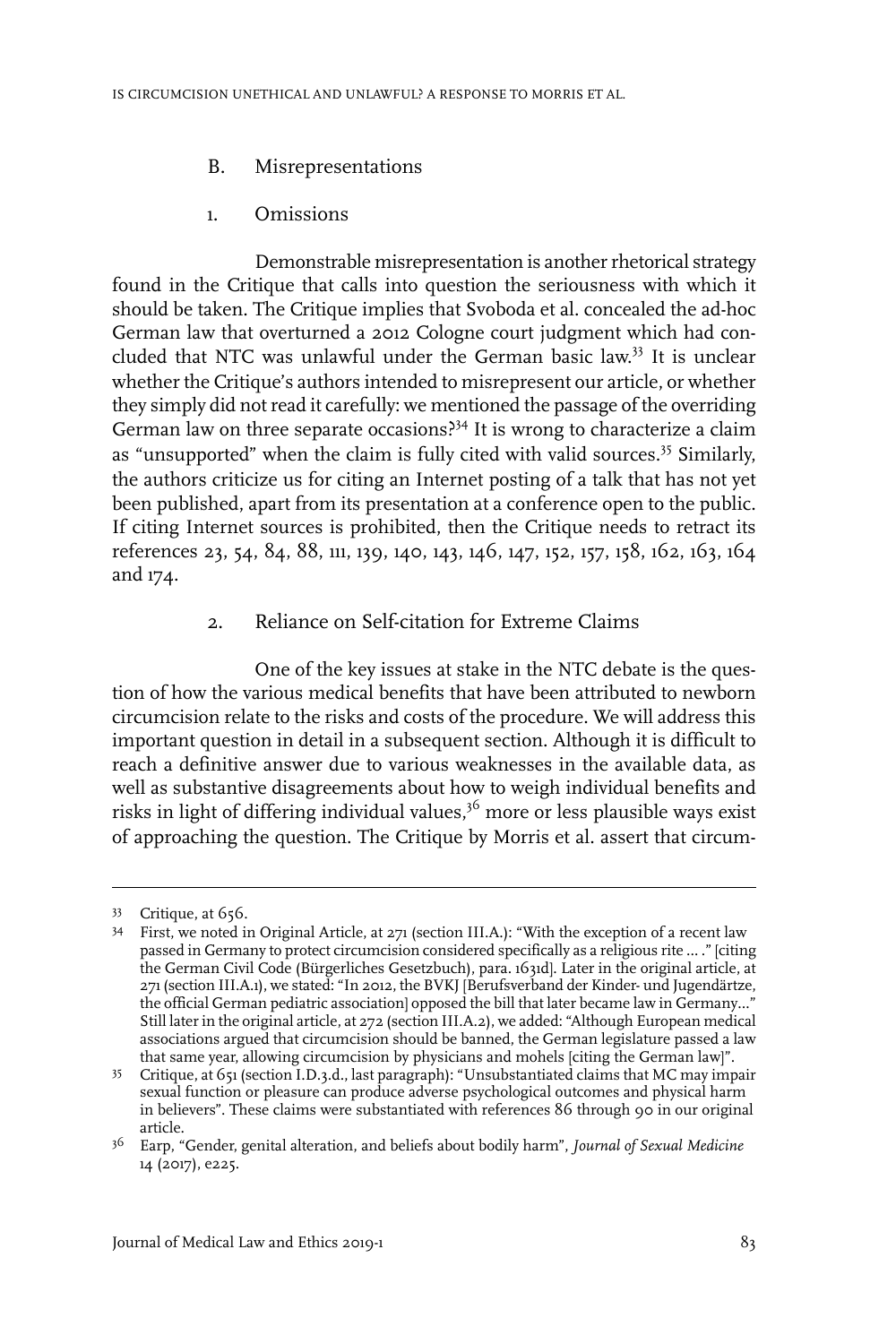cision carries a 100-to-1 benefit-to-risk ratio, citing Morris. No other scientist or medical body has independently found support for this claim; rather, those who have evaluated it have stated that it reflects a "complete lack of any attempt to accurately document the risk of the complications of circumcision".<sup>37</sup> As was the case for the 2012 AAP policy on NTC, no recognized procedure for objectively assigning weights to individual benefit or risks is used by Morris in his calculations; the ratio should not be taken seriously. For example, with no sound justification for how the higher number was obtained, in 2017 Morris et al. increased the ratio to 200 to 1, suggesting that the ratio is not scientifically meaningful.38

- C. What is Good for the Goose is Good for the Gander
- 1. Methodology

The scientific data bearing on benefits and harms of circumcision are highly contested, and the available studies are of varying quality. In past work, Morris et al. have consistently criticized the methodology, often without adequate basis, of studies that do not appear to support the practice of infant circumcision, without acknowledging that the same criticisms could be leveled against studies that they often cite that do appear to support the practice of circumcision. For example, they criticize Frisch, Lindhol, and Grønbæk for expressing their results as odds ratios rather than as prevalence risk ratios.<sup>39</sup> Nevertheless, database-based studies published by frequent Morris co-author Wiswell<sup>40</sup> also reported odds ratios instead of prevalence risk ratios. A recent "meta-analysis" authored by Morris and Wiswell that included Wiswell's studies failed to allude to Wiswell's use of odds ratios.<sup>41</sup>

*Ibid.* <sup>37</sup>

<sup>&</sup>lt;sup>38</sup> B.J. Morris, S.E. Kennedy, A.D. Wodak, A. Mindel, D. Golovsky, L. Schrieber, E.R. Lumbers, D.J. Handelsman & J.B. Ziegler, "Early infant male circumcision: Systematic review, risk-benefit analysis, and progress in policy", *World Journal of Clinical Pediatrics* 6 (2017), 89-102.

Morris et al. gave the wrong citation for their statement. This criticism was addressed by Frisch 39 in 2011. Despite this, they continue to make this claim.

T.E. Wiswell, R.W. Enzenauer, M.E. Holton, J.D. Cornish & C.T. Hankins, "Declining frequency 40 of circumcision: implications for changes in the absolute incidence and male to female sex ratio of urinary tract infections in early infancy", *Pediatrics* 79 (1987), 338-42; T.E. Wiswell & J.D. Roscelli, "Corroborative evidence for the decreased incidence of urinary tract infections in circumcised male infants", *Pediatrics* 78 (1986), 96-9; T.E. Wiswell, F.R. Smith & J.W. Bass, "Decreased incidence of urinary tract infections in circumcised male infants", *Pediatrics* 75  $(1985)$ , 901-3.

B.J. Morris & T.E. Wiswell, "Circumcision and lifetime risk of urinary tract infection: a system-41 atic review and meta-analysis", *Journal of Urology* 189 (2013), 2118-24.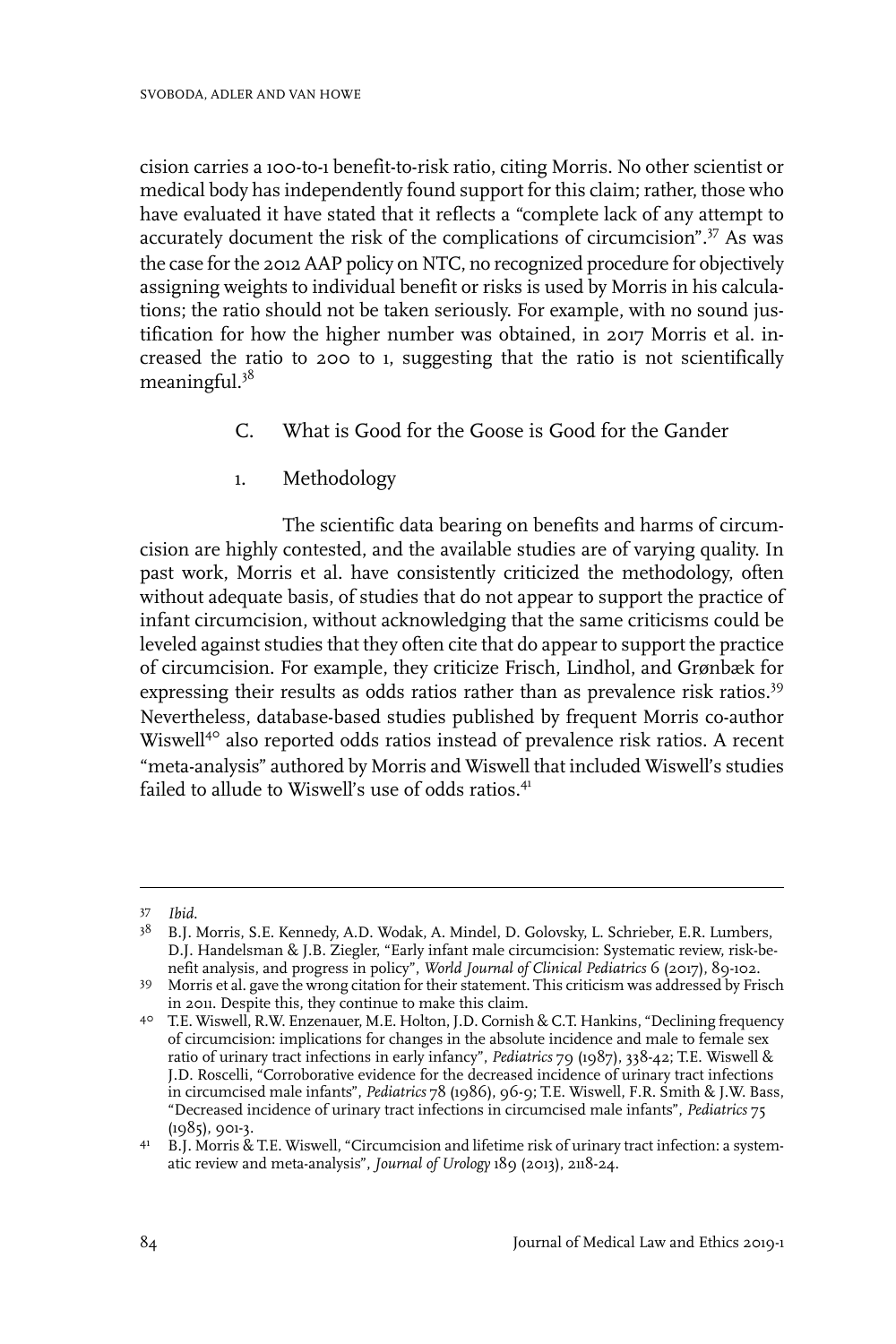#### 2. Lack of Control Groups

Morris et al. criticize studies for a lack of control groups in which men compared their experience after circumcision to their experience before circumcision. Following the Critique's logic, Kigozi's study of female sexual partners of African men<sup>42</sup> is not credible because it lacked a control group. Thus, by the Critique's own logic, the Critique should not have cited Kigozi. Morris and colleagues appear unaware that their review article, arguing that male circumcision does not affect sexual function,<sup>43</sup> included 11 before-after studies in their analysis that lacked "control groups." Morris and colleagues are evidently unaware that controls are not needed in before/after evaluations as each participant acts as his own control and matches himself in all demographic categories.

### 3. The Small Number Fallacy

Morris et al. criticize several studies with findings that they deem insufficiently supportive of male circumcision as not scientifically reliable, due either to a small percentage of participants having one circumcision status or to a small percentage having the outcome of interest. Such claims demonstrate the authors' lack of awareness that determinants of statistical significance permit small percentages when they are compensated by a larger number of participants. While a study with equal numbers of intact and circumcised participants would be more efficient (fewer participants would be needed for the study to achieve the desired power), studies with unequal numbers in each group (such as having two to three controls for each case) are commonly published, are scientifically valid, and are often ethically mandated.

We are surprised that Morris et al. did not voice the same invalid objections to the three randomized clinical trials in Africa,<sup>44</sup> given that the combined absolute risk reduction of HIV for the three trials was only 1.3%.<sup>45</sup> The Critique's authors also should have raised the same objections to a study they cite of genital human papillomavirus (HPV) as in four of the five countries studied

G. Kigozi, I. Lukabwe, J. Kagaayi, M.J. Wawer, B. Nantume, G. Kigozi, F. Nalugoda, N. Kiwa-42 nuka, F. Wabwire-Mangen, D. Serwadda, R. Ridzon, D. Buwembo, D. Nabukenya, S. Watya, T. Lutalo, J. Nkale & R.H. Gray, "Sexual satisfaction of women partners of circumcised men in a randomized trial of male circumcision in Rakai, Uganda", *BJU International* 104 (2009), 1698-701.

B.J. Morris & J.N. Krieger, "Does male circumcision affect sexual function, sensitivity, or satis-43 faction? – a systematic review", *Journal of Sexual Medicine* 10 (2013), 2644-2657.

<sup>44</sup> These trials are cited in the Critique as references 35-37.

G.J. Boyle & G. Hill, "Sub-Saharan African randomised clinical trials into male circumcision 45 and HIV transmission: methodological, ethical and legal concerns",*Journal of Law and Medicine* 19 (2011), 316-334.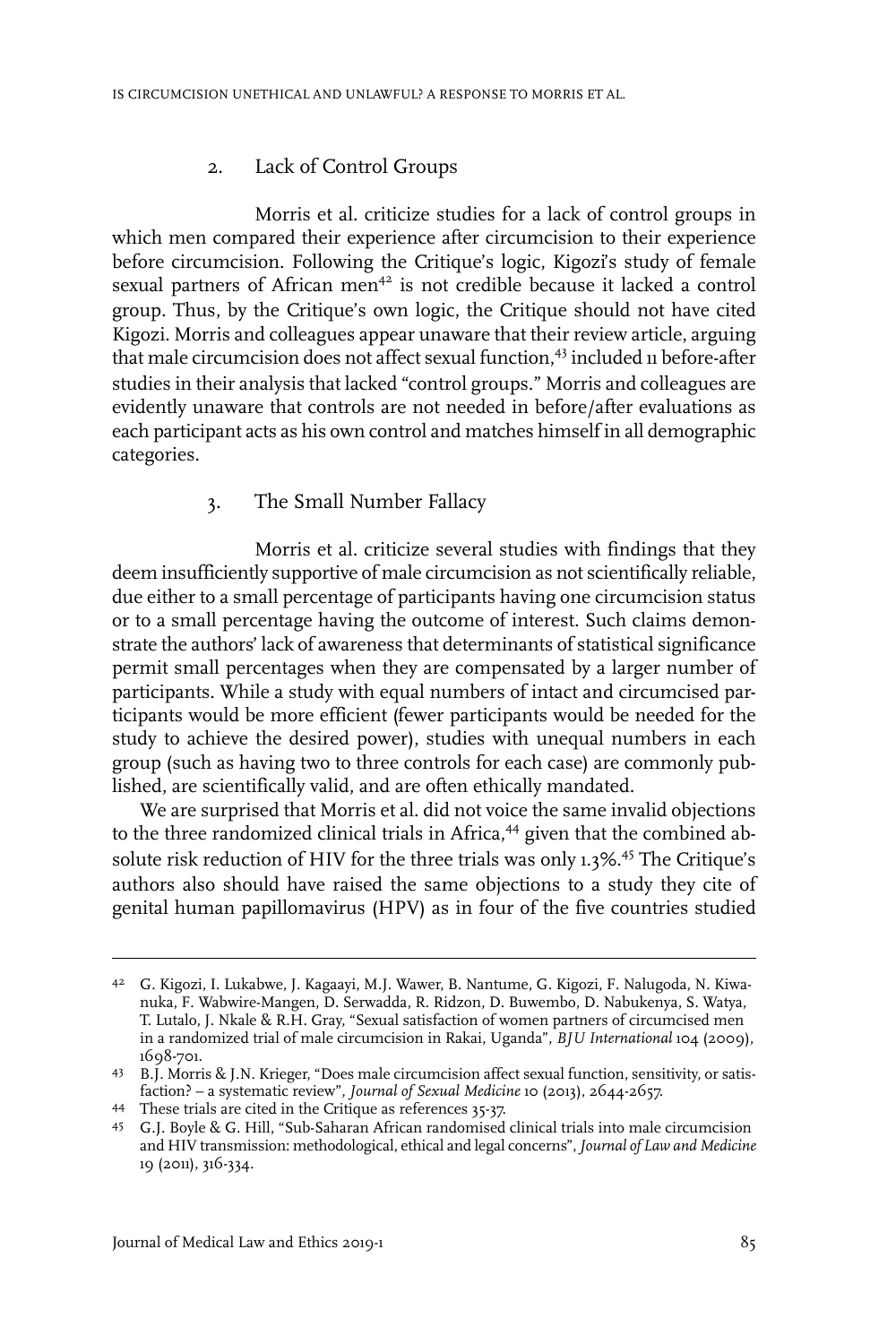the numbers of circumcised men found to be positive for HPV were 0, 1, 1, and 2, and in the fifth country the number of intact men found to be positive for HPV was  $2.^{46}$ 

4. Expendable Anatomy

The Critique also suggests that the foreskin, because its size can vary, is a vestigial organ. Noses, female breasts, and the male penis also vary in size. Morris et al. presumably do not believe that they, too, are vestigial organs.

# **II. Problematic Ethical Claims**

Turning to the debate about the ethics of circumcision or the lack thereof, Morris et al. claim that circumcision is ethical because it confers many health benefits that exceed the risks, going so far as to suggest that an ethical *mandate* may exist to circumcise. Unfortunately, they have exaggerated the medical benefits and minimized the harms and risks, as demonstrated above, and assigned no inherent value to the foreskin.

A. Unfounded Appeals to Authority

While much of the Critique relies on appealing to the authority of the American Academy of Pediatrics and of the US Centers for Disease Control and Prevention (CDC), neither organization has ever recommended circumcision. According to the AAP in its 2012 circumcision policy statement, "[The] health benefits are not great enough to recommend routine circumcision for all male newborns", and "[parents] will need to weigh medical information in the context of their own religious, ethical, and cultural beliefs and practices".47 Similarly, in the 2012 technical report accompanying the policy statement, the AAP hedged its bets by stating:

Parents should weigh the health benefits and risks in light of their own religious, cultural, and personal preferences, as the medical benefits alone may

<sup>4&</sup>lt;sup>6</sup> X. Castellsagué, F.X. Bosch, N. Muñoz, C.J.L.M. Meijer, Shah KV, S. de Sanjosé, J. Eluf-Neto, C.A. Ngelangel, S. Shichareon, J.S. Smith, R. Herrero, V. Moreno & S. Franceschi, "Male circumcision, penile human papillomavirus infection, and cervical cancer in female partners", *New England Journal of Medicine* 346 (2002), 1105-12. Cited in Critique as reference 124. In this case, the small numbers criticism is legitimate because the analysis failed to stratify by country but rather pooled the five populations.

 $47$  2012 AAP Statement, supra note 5, at  $585-586$ .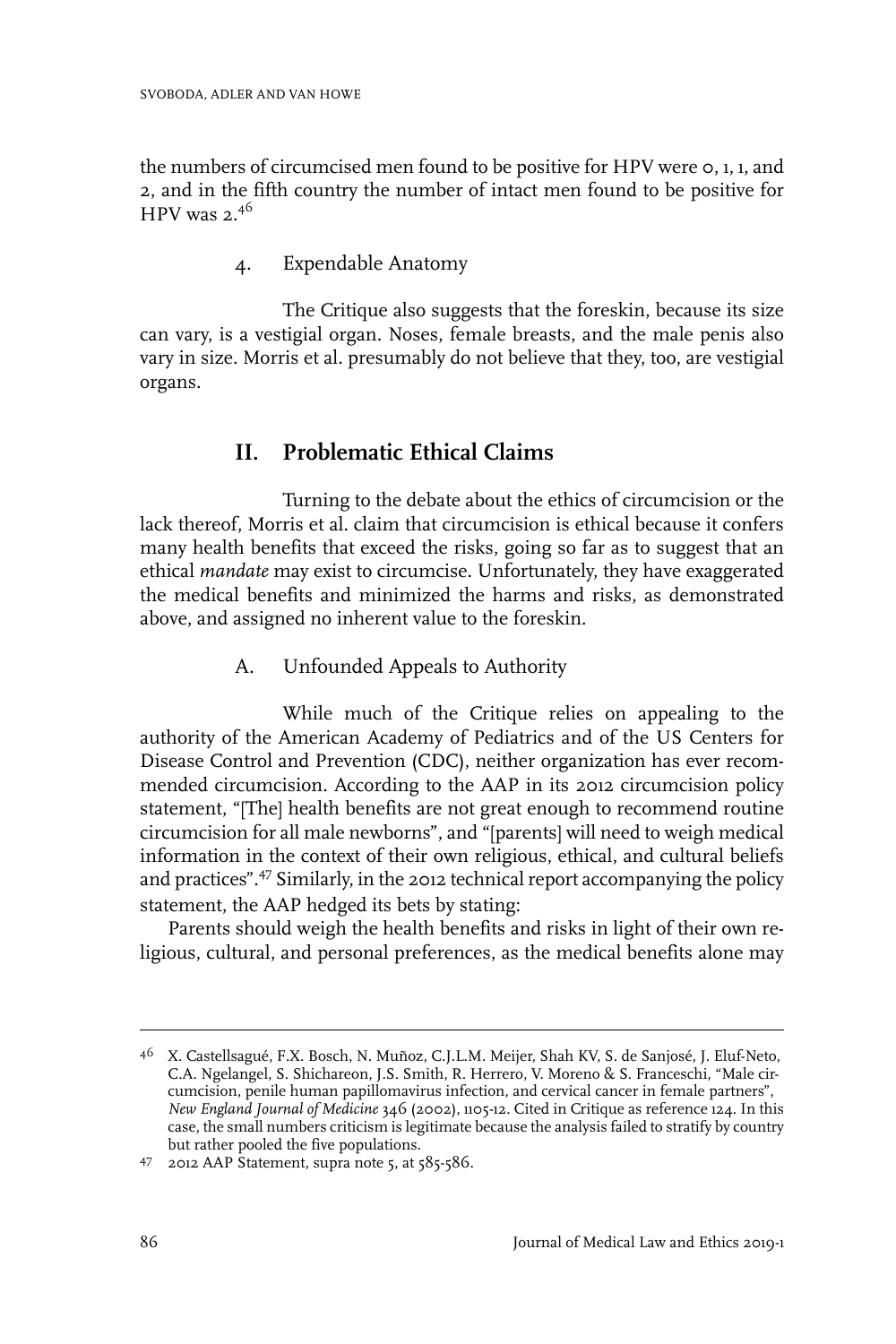not outweigh these other considerations for individual families. $4^8$  ... In cases such as the decision to perform a circumcision in the newborn period (where there is reasonable disagreement about the balance between medical benefits and harms, where there are nonmedical benefits and harms that can result from a decision on whether to perform the procedure, and where the procedure is not essential to the child's immediate well-being), the parents should determine what is in the best interest of the child.49

Subsequently, the 2012 AAP Task Force backpedaled further, noting that the "benefits were *felt* to outweigh the risks of the procedure" (emphasis added).<sup>50</sup> Similarly, in its 2014 draft circumcision recommendations, which have never been published nor revised following peer review, the CDC did not recommend the procedure.<sup>51</sup>

By comparison, Morris et al. appear to take a quite unprecedented position that attempts to claim an ethical *requirement* to recommend circumcision.<sup>52</sup> But in the body of the text they too equivocate as follows:

"Given the immediate and lifelong protections and very low risk of adverse events, failure to recommend infant MC [male circumcision] or to suggest that MC should be delayed would *seem* unethical as it would expose the boy to substantial harms. Since MC [male circumcision] later in life is no longer a simple surgical procedure … failure to circumcise *might* be considered unethical. (emphasis added)."53

#### B. Morris et al. Cannot Support the Claim that Benefits Exceed Risks

While the authors claim that the medical benefits outweigh the risks – the centerpiece of the AAP's 2012 circumcision policy statement,

<sup>48</sup> American Academy of Pediatrics Task Force on Circumcision, "Technical Report, Male Circumcision", *Pediatrics* 130 (2012), e756-e785, at e757.

*Ibid.*, e759. <sup>49</sup>

AAP Task Force on Circumcision 2012, "The AAP Task Force on Neonatal Circumcision: a 50 call for respectful dialogue", *Journal of Medical Ethics* 39 (2013), 442-443, at 442.

<sup>51</sup> Centers for Disease Control and Prevention, Background, Methods, and Synthesis of Scientific Information used to Inform the "Recommendations for Providers Counseling Male Patients and Parents Regarding Male Circumcision and Prevention of HIV infection, STIs and other Health Outcomes" [draft] (Atlanta: Centers for Disease Control and Prevention, 2014).

<sup>5&</sup>lt;sup>2</sup> The title of the Critique is an interesting choice of words: "The Ethical Course Is To Recommend Infant Male Circumcision." Using "the" indicates that there is no alternative to a physician recommending circumcision. If the authors wanted to argue that it is ethically permissible for physicians to recommend circumcision, they should have worded the title differently.

<sup>53</sup> Critique, at 653.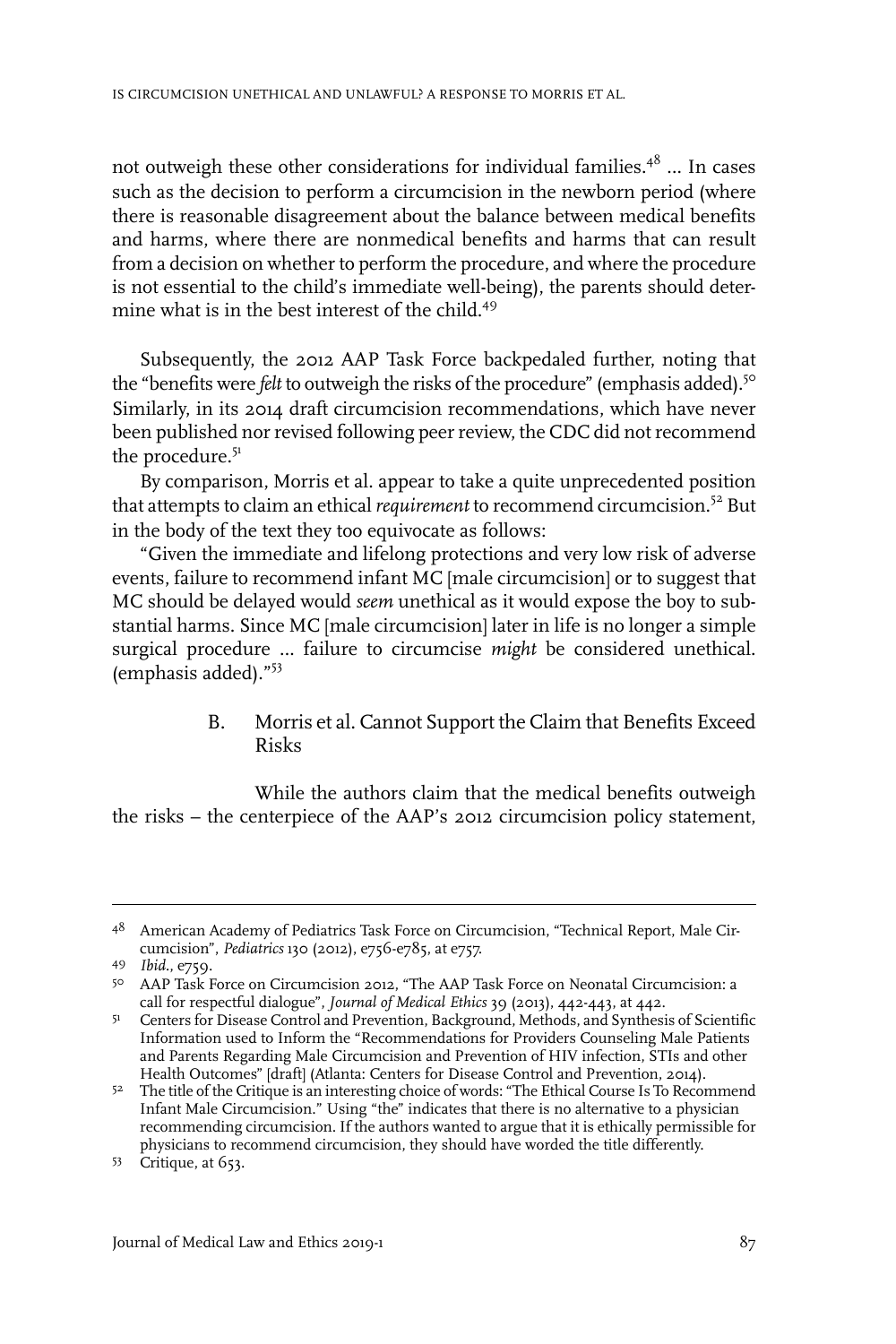according to one of its authors<sup> $54$ </sup> – the claim is unsustainable because, as the AAP conceded in 1999<sup>55</sup> and again in 2012,<sup>56</sup> it does not know the risks. Moreover, as Darby has written, in its weighing of the pros and cons, the AAP *assigned no value to the foreskin itself*, whereas the male genitalia – the most intimate and so-called "private parts" of the male anatomy– are of obvious psychosexual importance to males.<sup>57</sup>

Even if one accepts the set of facts proposed in the Critique, physicians must comply with the ethical rule of proportionality, and must demonstrate that there is no simpler, safer, or more effective way to achieve the desired medical benefits. This cannot be done with circumcision, because, as the American Academy of Pediatrics wrote in its initial position statement on circumcision in 1975, the same benefits can be obtained more easily and effectively without surgically removing healthy tissue and without the attendant risks of surgery, including the risks of meatal stenosis, septicemia, significant, hemorrhage, and mutilation. $5^8$ 

The effectiveness of circumcision is sufficiently uncertain, the purported medical benefits sufficiently unlikely, the risks sufficiently great (when both likelihood and magnitude of harm are taken into account) that physicians are ethically prohibited from the customary US practice of soliciting the procedure, as well as from performing it. As the Royal Dutch Medical Association wrote in 2010, "The rule is: do not operate on healthy children".<sup>59</sup>

## **III. Is It Lawful For Physicians To Take Orders From Parents To Operate On Healthy Boys?**

Thus, unnecessary circumcision surgery is ethically proscribed, and for over thirty years, the prevailing view among legal scholars who have addressed the issue has been that circumcision is unlawful as well – not that it should be banned; that it is *already* unlawful. In 1985, William Brigman wrote that circumcision violates the child abuse statutes; $60$  and in 1999, Christopher

A.L. Freedman, "The circumcision debate: beyond benefits and risks", *Pediatrics*, 137 (2016): 54 pii: e20160594.

American Academy of Pediatrics Task Force on Circumcision, "Circumcision policy statement", 55 *Pediatrics* 103 (1999), 686-93, at 688.

American Academy of Pediatrics Task Force on Circumcision, "Male circumcision", *Pediatrics* 56 130 (2012), e756-e785. Available at www.pediatrics.org/cgi/content/full/130/3/e756.

<sup>57</sup> R. Darby, "Risks, benefits, complications and harms: Neglected factors in the current debate on non-therapeutic circumcision", *Kennedy Institute of Ethics Journal* 25, No. 1 (2015), 1-34.

<sup>&</sup>lt;sup>58</sup> H.C. Thompson, L.R. King, E. Knox et al., "Report of the ad hoc task force on circumcision", *Pediatrics* 56 (1975), 610-1.

KNMG, Non-therapeutic Circumcision of Male Minors (Utrecht, Netherlands: KNMP, 2010). <sup>59</sup>

W.E. Brigman, "Circumcision as Child Abuse: The Legal and Constitutional Issues", *Journal* 60 *of Family Law* 23 (1985), 337-357.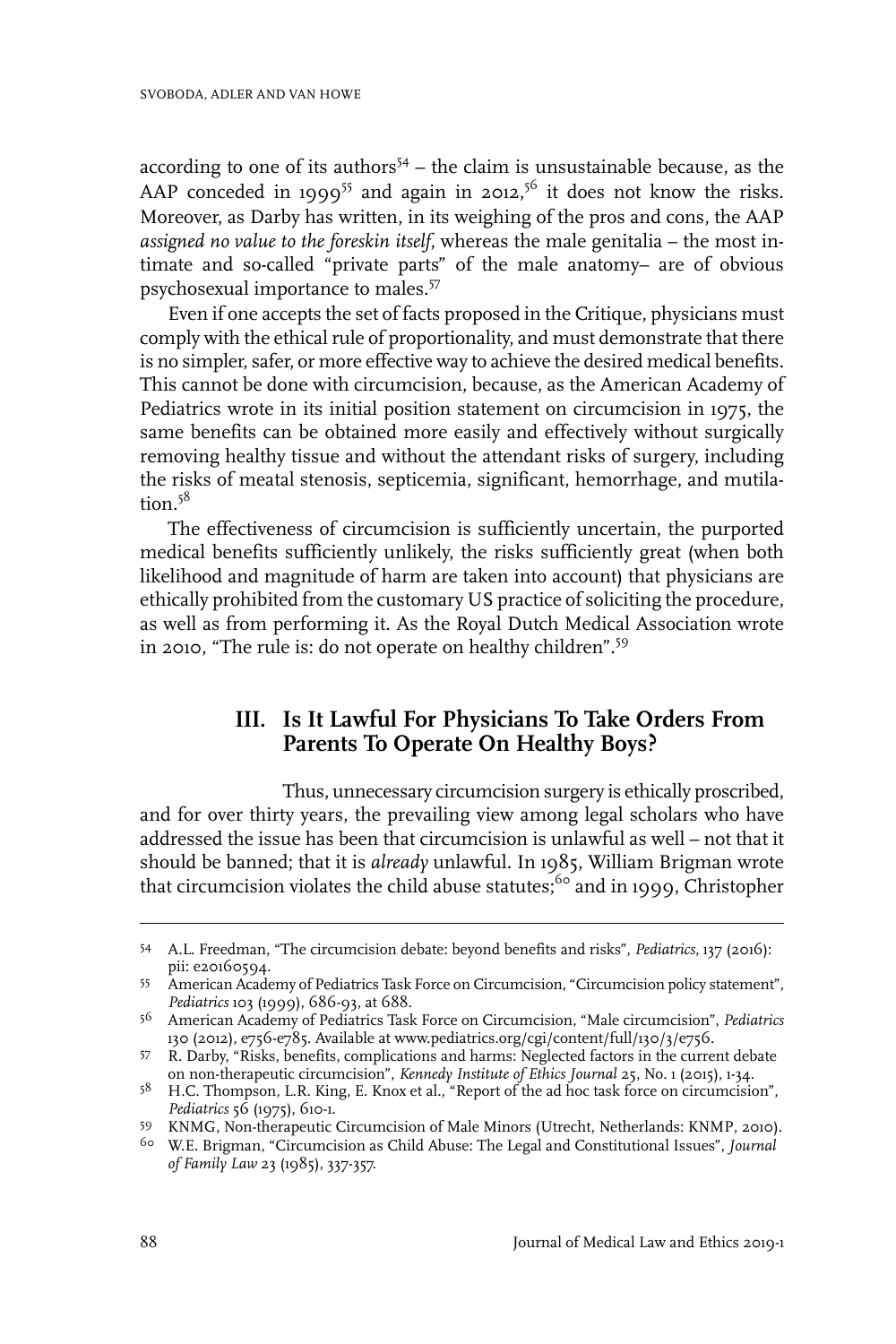Price wrote that non-therapeutic circumcision violates criminal and constitutional law and constitutes criminal assault. $61$  In our article, we cited numerous legal authorities for the proposition that circumcision is unlawful, including US constitutional law, statutory law, and case law; international treaties and customary international law; and recent decisions by courts in Germany, Austria, and the United Kingdom.

In contrast, in 2010 the AAP suggested that physicians could perform a ritual nick of girls' genitals, even though this would have constituted a federal crime under the 1997 female genital mutilation statute.<sup>62</sup> The AAP quickly retired the policy.<sup>63</sup> The burden falls to the AAP and now Morris et al. to refute the claims that circumcision is unlawful, but as discussed below, the arguments that they make, usually citing no law, are untenable, and are based on a form of extreme cultural relativism that requires ignoring the rights of the child.

- A. Implausible Defenses
- 1. The "Circumcision is Common" Defense

We argued that parents do not have the right to choose to have their sons circumcised forreligious reasons, based on the principles established in a famous case (*Prince v. Massachusetts*). In 2013, the AAP Committee on Bioethics cited the *Prince* case to advance the same principle: "The right to practice religion freely does not include liberty to expose the community or the child to communicable disease or the latter to ill health or death".<sup>64</sup> Puzzlingly, Morris et al. argue that this case is irrelevant because "infant MC continues to be one of the most common surgical procedures in the US".<sup>65</sup> Such an argument is a non sequitur. A criminal would not succeed in a defense by asserting that his crime is commonplace.

<sup>&</sup>lt;sup>61</sup> C.P. Price, "Male Non-therapeutic Circumcision: The Legal and Ethical Issues" in G.C. Denniston, F.M. Hodges & M.F. Milos (eds.), *Male and Female Circumcision: Medical, Legal and Ethical Considerations in Pediatric Practice* (New York: Kluwer Academic, 1999), 425-454, at 437.

<sup>&</sup>lt;sup>62</sup> American Academy of Pediatrics Committee on Bioethics, "Ritual genital cutting of female minors", *Pediatrics* 125, No. 5 (2010), 1088-1093. Available at http://pediatrics.aappublications.org/content/125/5/1088.abstract.

American Academy of Pediatrics, *American Academy of Pediatrics withdraws policy statement on* 63 *female genital cutting [press release]*, www2.aap.org/advocacy/releases/fgc-may27-2010.htm (last visited: 18 April 2018).

<sup>&</sup>lt;sup>64</sup> [American Academy of Pediatrics] Committee on Bioethics, "Conflicts between religious or spiritual beliefs and pediatric care: informed refusal, exemptions, and public funding", *Pediatrics* 132 (2013), 962-5.

 $65$  Critique, at 656.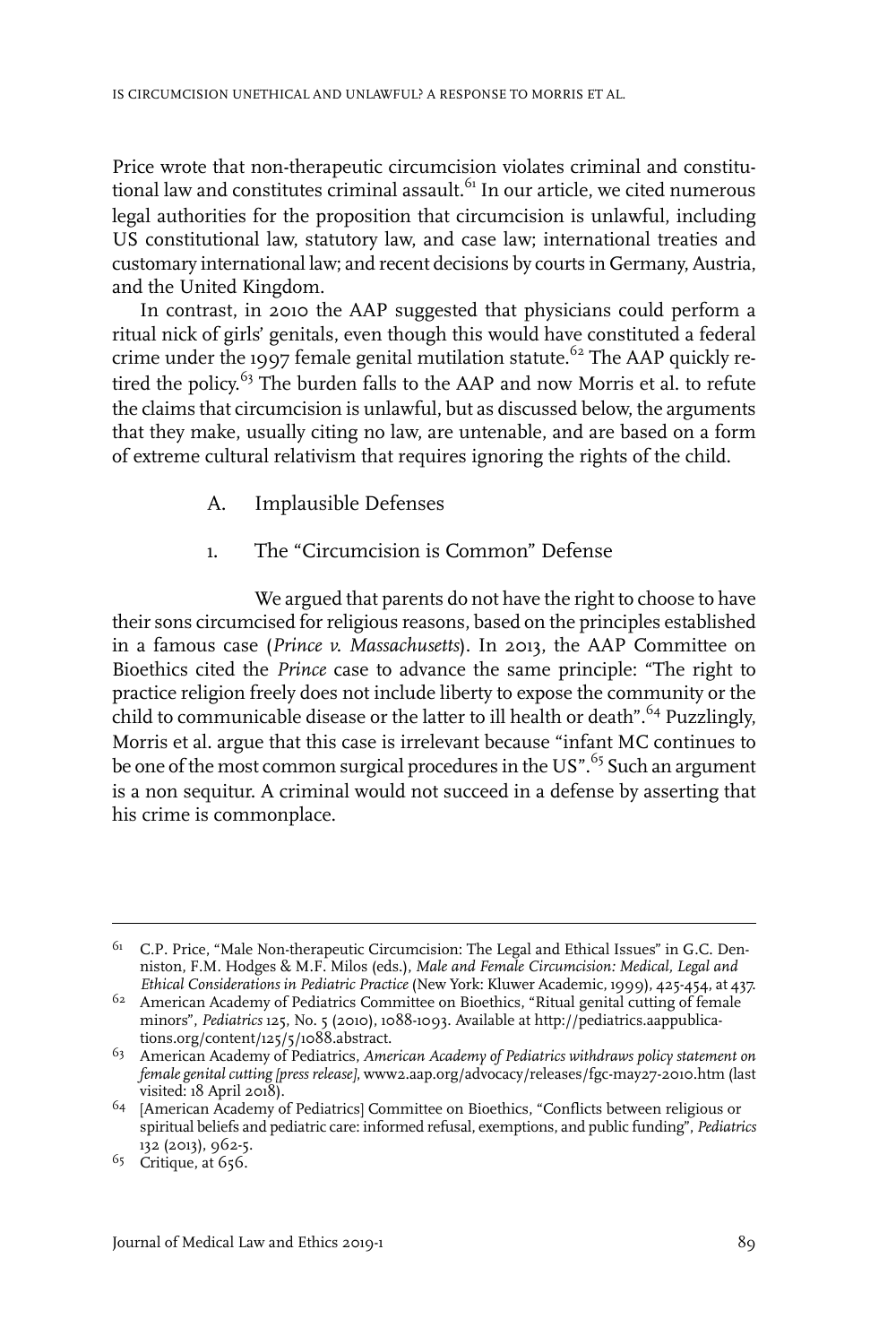## 2. The "That's Absurd" Defense

In their Critique, Morris et al. assert, "It is patently absurd that physicians, 'risk being held liable for every non-therapeutic circumcision'", <sup>66</sup> but they do not prove the absurdity. Involuntary male circumcision violates black letter law in most US states prohibiting child abuse.<sup>67</sup> Therefore, physicians do indeed risk being held liable for each NTC, and as the most plausible interpretation of existing law becomes more widely understood, this risk will only increase.

- B. The "There Is No Law or Case Against It" Defense
- 1. No Statute

During the debate about the ethics and legality of circumcision, Dr. Brady of the AAP 2012 committee offered only one slide about the law, a slide that incorrectly asserted, "No jurisdiction in the United States has any law prohibiting male newborn circumcision …" Brady's argument regarding the absence of an explicit statute demonstrates his lack of awareness that an act can be illegal without a statute explicitly prohibiting it. For example, there was no federal US statute prohibiting female genital cutting until Congress made it a crime in 1997, but in doing so, Congress made findings that "such mutilation infringes upon the guarantees of rights secured by Federal and State law, both statutory and constitutional".<sup>68</sup> Thus, Congress expressly recognized that female genital cutting (except when medically necessary) was *already unlawful* and violated the rights of girls, including forms of such cutting that are less physically invasive than NTC. The bill therefore merely codified existing law into a federal statute. Similarly, although there is no statute in the United Kingdom prohibiting NTC, in 2016, the UK's High Court of Justice (Family Division) prohibited a father from circumcising two boys for religious reasons on the grounds that it conflicted with more basic legal requirements despite these not having been specifically enumerated with respect to NTC. $^{69}$ 

 $66$  Critique, at 657.

W.E. Brigman, "Circumcision as Child Abuse: The Legal and Constitutional Issues", *Journal* 67 *of Family Law* 23 (1985), 337-357.

 $68$  18 US Code, para. 116 – Female genital mutilation.

<sup>&</sup>lt;sup>69</sup> [UK] Royal Courts of Justice, In the matter of B and G (Children) (No 2), Neutral Citation Number [2015] EWFC 3, Case Number *LJ*13C00295, 14 January 2015, https://www.judiciary.gov.uk/wp-content/uploads/2015/01/BandG\_2\_.pdf ("B and G").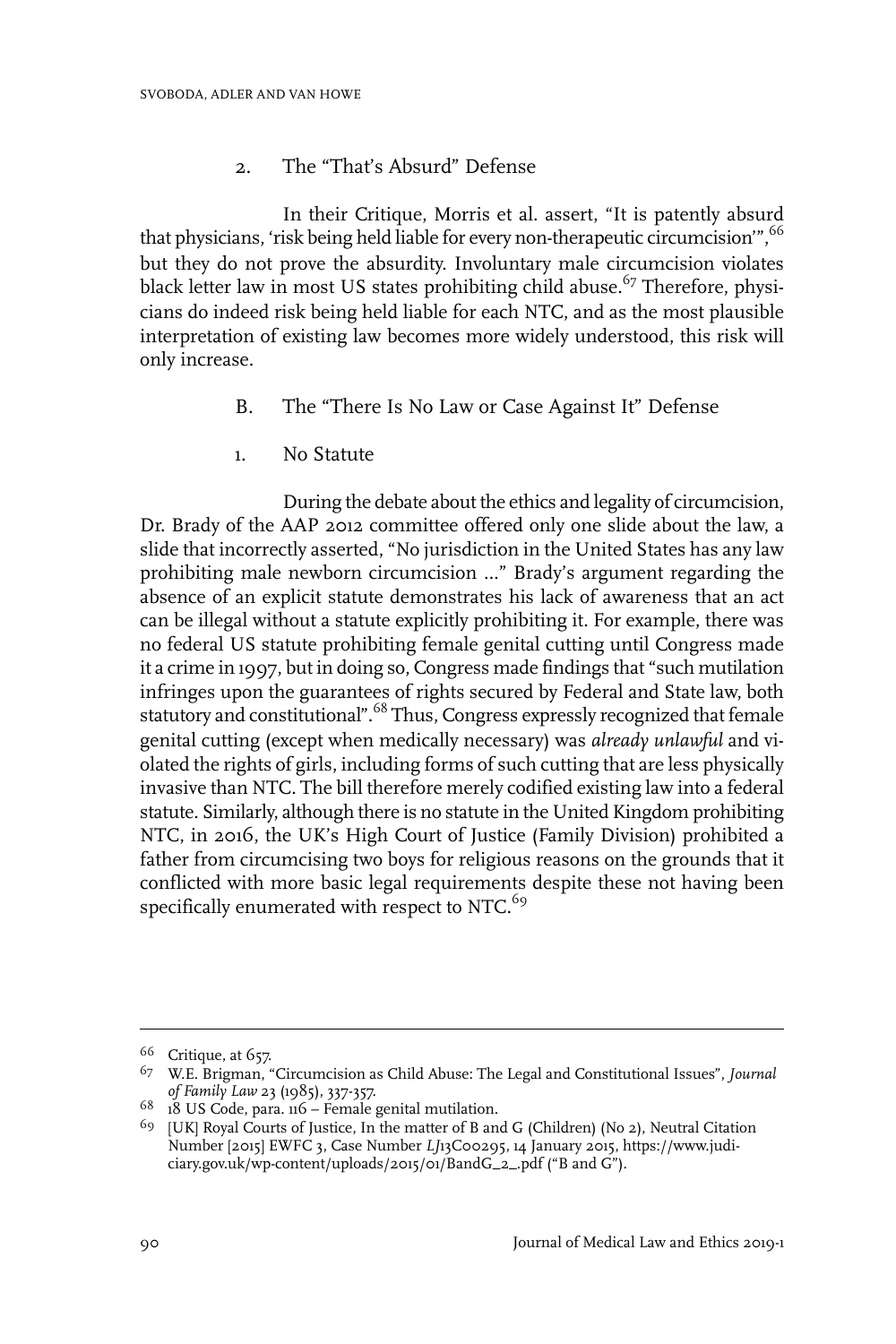#### 2. No Case

As discussed in our paper, there have been several decisions by courts in Europe in recent years holding that there is no parental right to have one's son circumcised for religious reasons; that children's rights to bodily integrity and self-determination supersede their parents' rights; and that circumcision is harmful.<sup>70</sup> In the US as well, at least one circumcision case has been settled even though the circumcision was "properly performed".<sup>71</sup> Even ignoring that case, it does not follow from the absence of adverse judgments or settlements – which are often kept confidential – that circumcision is lawful.

C. The "Female Genital Cutting is Different" Defense

Morris et al. argue that the federal law making female genital cutting a crime applies only to females, whereas, "infant MC is highly beneficial, but FGM [female genital mutilation] is not."72 Cutting off any body part can be misleadingly characterized as being medically "beneficial" insofar as the body part removed cannot become diseased. The questions, then, are whether there are net benefits; whether this is a consensus among experts or a matter of debate; whether the claimed benefits, even if they do outweigh risks and harms, do so to a sufficiently impressive degree that this would justify overriding a child's moral and legal rights to bodily integrity; and whether those same alleged benefits could be achieved in less invasive ways. With respect to removing the foreskin in newborns, the prevailing conclusion among national-level medical societies to have released formal policy statements on the question is that any benefits that may follow from this practice do not outweigh the risks.73 The view that the benefits do outweigh the risks is maintained only by the AAP, whose 2012 policy served as the basis for the subsequent 2014 draft policy from the CDC, which has never been published; both of these organizations are based in the sole developed country where non-religious newborn NTC remains a

Landgericht Köln; 7 May 2012, Urteil Ns 169/11 ("Cologne case"); Court of Zutphen [Austria], 70 Family Division, Case Number 83927 JE RK 07-110, July 31 2007 ("Austrian case"); OLG Frankfurt A.M., Beschluss vom 21 August 2007, Az. 4 W 12/07 ("Frankfurt case"); OLG Hamm, Beschluss vom 30 August 2013, Az. 3 UF 133/13 ("Hamm case"); B and G; [UK] High Court of Justice, Family Division, Re L and B (Children), Neutral Citation Number [2016] EWHC 849 (Fam), 5 April 2016, www.bailii.org/ew/cases/EWHC/Fam/2016/849.html ("L and B").

<sup>&</sup>quot;NOCIRC-ARC Press Release Re Stowell Case", www.arclaw.org/resources/press-releases/nocirc-arc-press-release-re-stowell-case (last visited 12 April 2018). 71

<sup>7&</sup>lt;sup>2</sup> Critique, at 655.

CPS, "Newborn Male Circumcision", *Paediatrics & Child Health* 20, No. 6 (2015), 311-320; KNMG, 73 "Nontherapeutic Circumcision of Male Minors", *The Royal Dutch Medical Association (KNMG)* (2010), 1-17; RACP, "Circumcision of Infant Males", *Royal Australasian College of Physicians* (2010), 1-28; CUA, "CUA Guideline on the Care of the Normal Foreskin and Neonatal Circumcision in Canadian Infants", *Canadian Urological Association Journal* 12, No. 2 (2018), E76-99.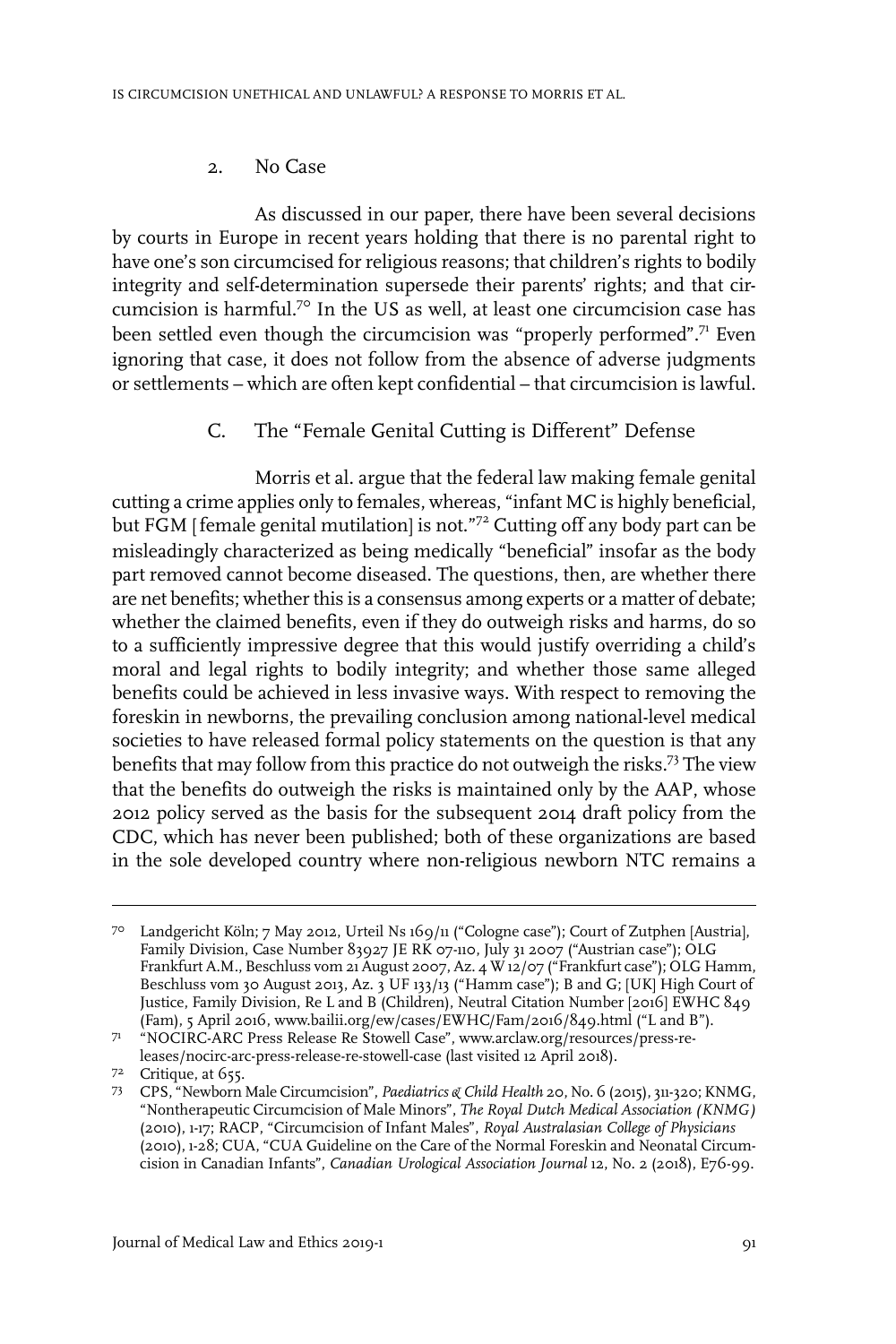prevailing cultural custom.74 But even if the medical benefits did outweigh the medical risks *and* this was a matter of consensus among experts, this would not settle the moral issue of whether a child should be allowed to keep his genitals intact, given alternative ways of achieving the same purported health benefits that would respect his ethical and legal right to bodily integrity. Moreover, the male and female genitalia are identical in early gestation and become homologous parts – in males, the prepuce is the foreskin of the penis, while in females, it is the clitoral hood – so one would expect male and female prepuces to be treated the same way from ethical and legal perspectives. Indeed, differential treatment of males and females is prohibited by the US Constitution's Fifth and Fourteenth Amendments<sup>75</sup> and by human rights treaties that the US has ratified such as the International Covenant on Civil and Political Rights.<sup>76</sup> Since genital cutting removes healthy genital tissue from both boys and girls, the law should, and we contend that it must, treat them equally.

#### D. Not Understanding Legal Precedent

Morris et al. are dismissive of the legal cases we cited that do not involve circumcision.77 What they fail to appreciate is that in common law jurisdictions such as the US, legal precedent necessarily evolves one case at a time. Adjudication of an individual case is informed by the United States Constitution, human rights treaties, legislative actions, legal principles that have been established in previous cases, and of course fairness. The question is not whether the facts of the cases are identical, but rather whether the *legal analysis* in a past case is applicable to the facts in a present case. If it were required in deciding a case that the facts be identical, slavery would likely still be legal, and civil rights law might never have developed. Whether a case specifically addresses male circumcision or not, the case may be cited if the principles developed in the case can be applied to a case involving male circumcision.

See, e.g., D. Sumit, K. Afshar, L. Braga & P. Anderson, "Canadian Urological Association 74 guideline on the care of the normal foreskin and neonatal circumcision in Canadian infants (full version)", *Canadian Urological Association Journal* 12 (2017), E76-99; KNMG, *Non-therapeutic Circumcision of Male Minors* (Utrecht, Netherlands: KNMP, 2010); M. Frisch, Y. Aigrain, Y. Barauskas et al., "Cultural bias in the AAP's technical report and policy statement on male circumcision", *Pediatrics* 131 (2013), 796-800.

See Shea Lita Bond, Female Circumcision Laws and the Equal Protection Clause, 32 *J. Marshall* 75 *L. Rev*. 353 (1999).

<sup>&</sup>lt;sup>76</sup> International Covenant on Civil and Political Rights, Article I, Part I, Section 1 (right to selfdetermination) and Part II, Article 2, Section 1 (prohibiting discrimination), available at www.ohchr.org/en/professionalinterest/pages/CCPR.aspx.

A case dismissed by the Critique at 656 (section III.C.1) is *Reynolds v. United States*, 98 US 145 77 (1878), at 166-167, available at https://supreme.justia.com/cases/federal/ us/98/145/case.html; A case dismissed by the Critique at 657 (section III.D.2) is *Tortorella v. Castro*, 140 Cal.App.4th 1, 43 Cal.Rptr.3d 853, Cal.App. 2 Dist (2006), available at www.lawlink.com/research/Case-Level3/83392.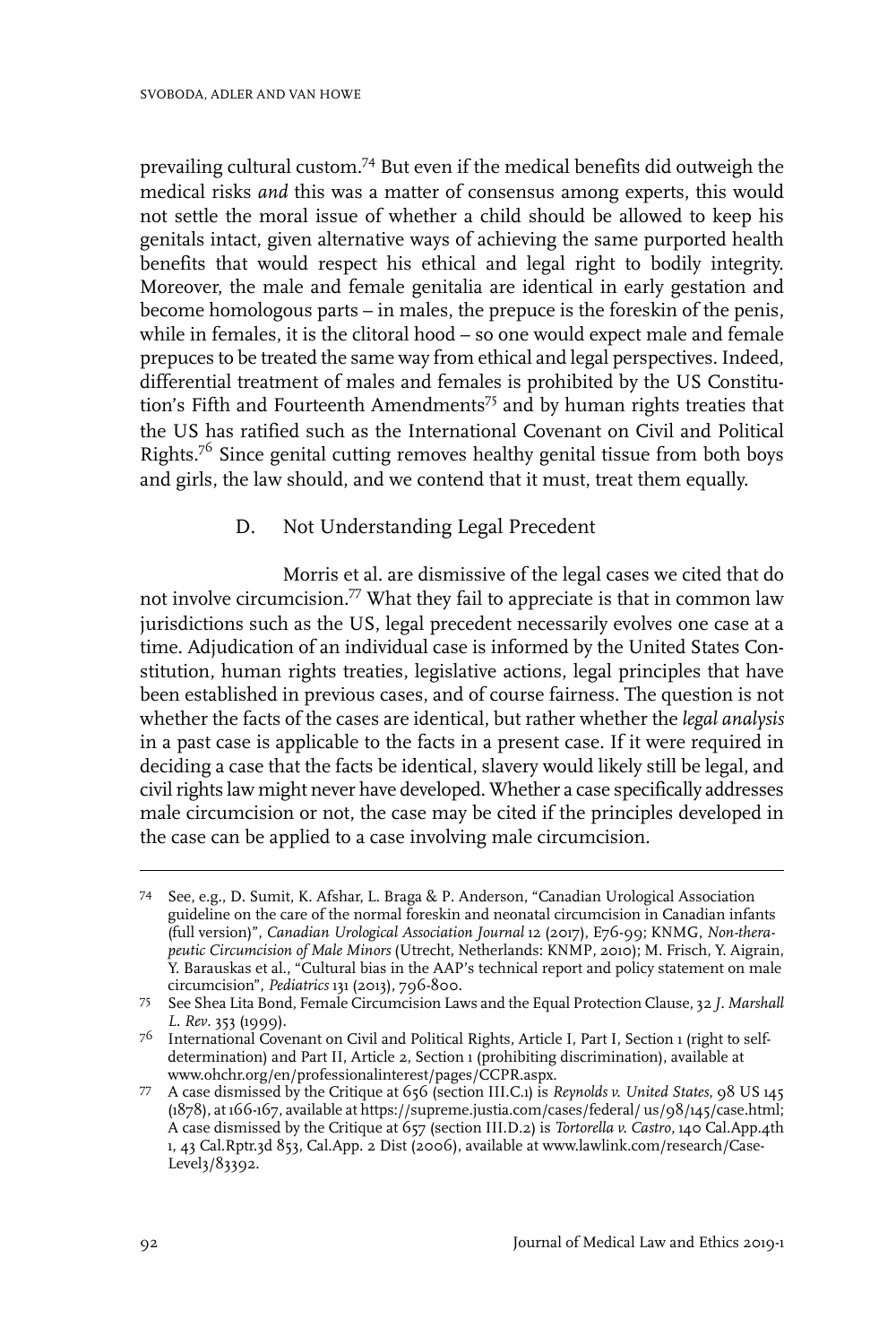#### E. Human Rights Violations

Contrary to the Critique's assertion, human rights treaties are the law of the land according to the Supremacy Clause of Article VI of the US Constitution and some of the most well-established legal precedents in US legal history [e.g., *Missouri v. Holland*, 252 US 416 (1920)]. Typically, human rights declarations provide principles to be followed, rather than exclusive laundry lists of specific human rights violations.78 For example, the *Universal Declaration of Human Rights* and the *Convention on the Rights of the Child* do not specifically mention involuntary female genital cutting as a forbidden activity, yet many have used these documents to support efforts to combat the practice.79 The principles that apply to involuntary female genital cutting also apply to involuntary male genital cutting (NTC). Applying human rights principles, the United Nations (UN) has shown growing concern about male circumcision as a human rights violation, dating from the 2001 presentation by Attorneys for the Rights of the Child<sup>80</sup> that became part of the official UN record.

Further support has developed in recent years for the view that circumcision constitutes a human rights violation. The UN's Torture Rapporteur found the medically unnecessary genital cutting of intersex children to be torture.<sup>81</sup> A UNaffiliated children's rights report from the International NGO Council on Violence Against Children, cited by Morris et al., suggested that applying human rights principles consistently yields a conclusion that male circumcision is a human rights violation.<sup>82</sup> Lastly, in 2013, the UN officially "expressed concern

 $7^8$  United Nations, "The Universal Declaration of Human Rights", available at www.un.org/en/universal-declaration- human-rights/. Convention on the Rights of the Child. United Nations General Assembly Resolution 44/25. Adopted 20 Nov 1989, www.ohchr.org/EN/ProfessionalInterest/Pages/CRC.aspx (accessed: 12 February 2018).

See, e.g., the World Health Organization, "Eliminating Female genital mutilation", (2008), at 8 ("Strong support for the protection of the rights of women and girls to abandon female 79 genital mutilation is found in international and regional human rights treaties and consensus documents"). Available at www.un.org/womenwatch/daw/csw/csw52/statements\_missions/Interagency\_Statement\_on\_Eliminating\_FGM.pdf.

 $8^\circ$  "Written statement submitted by the National Organization of Circumcision Information Resource Centers (NOCIRC), a non-governmental organization on the Roster, 14 June 2002", United Nations document number E/CN.4/Sub.2/2002/NGO/1 (23 March 2002), available at https://documents-dds-ny.un.org/doc/UNDOC/GEN/G02/140/10/PDF/G0214010.pdf?OpenElement.

 $8^{\text{1}}$  "Report of the Special Rapporteur on torture and other cruel, inhuman or degrading treatment or punishment, Juan E. Méndez, 1 February 2013", UN document number A/HRC/22/53, available at: www.ohchr.org/Documents/HRBodies/HRCouncil/RegularSession/Session22/A.HRC.22.53\_English.pdf.

 $82$  International NGO Council on Violence Against Children, Violating children's rights: harmful practices based on tradition, culture, religion or superstition (New York City: International NGO Council on Violence Against Children, 2012), at 22, available at www.crin.org/en/home/what-we-do/working- partnership/working-others/international-ngocouncil-violence-against.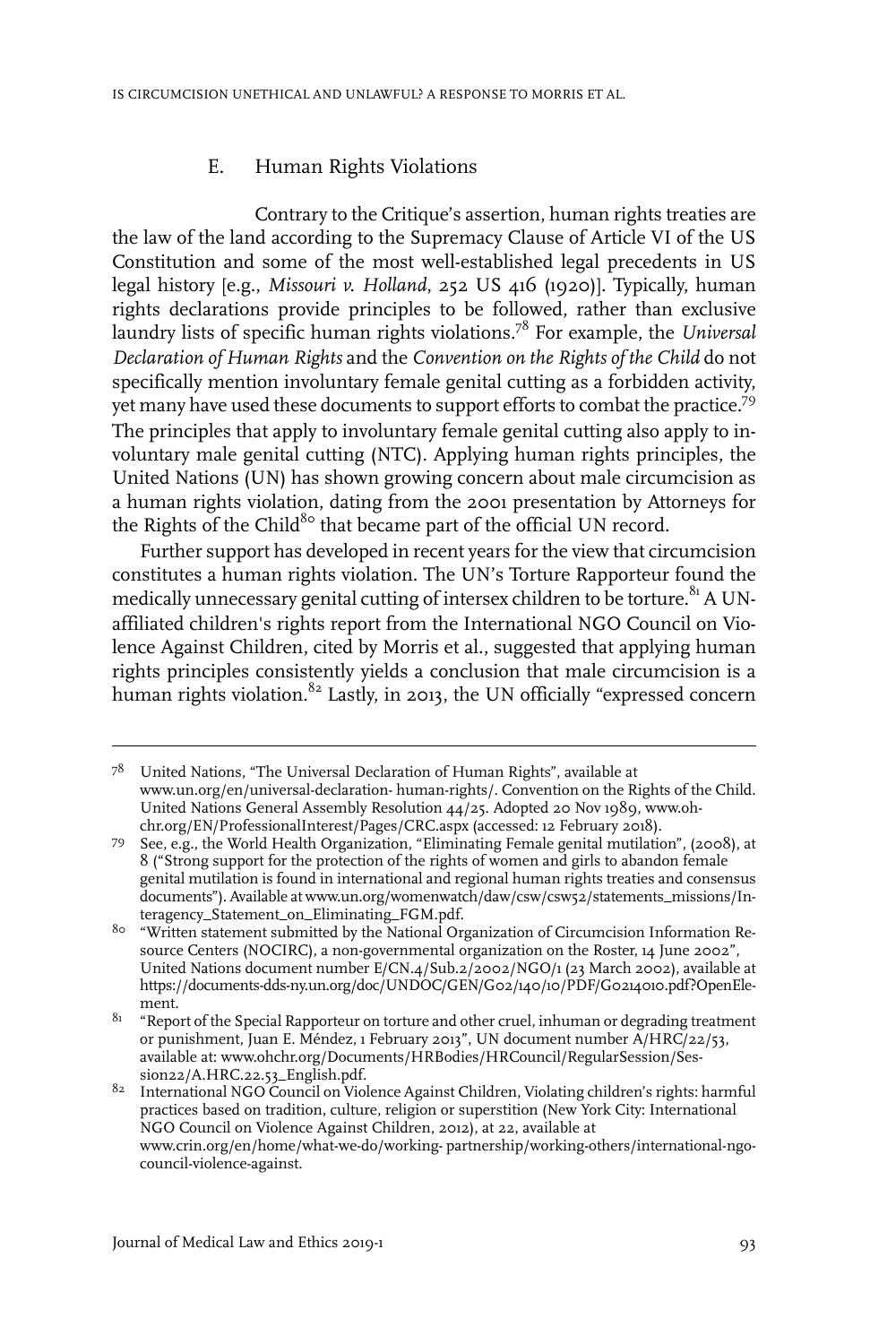about reported short and long-term complications arising from some traditional male circumcision practices" and requested that Israel investigate complications of circumcision.<sup>83</sup>

## **IV. Conclusion: Despite Morris Et Al.'s Contentions, Circumcision Remains Unethical And Unlawful**

Ultimately, the proponents of circumcision have two main arguments: 1. Circumcision has purported medical benefits and few medical risks, and this makes it ethical and lawful to perform; 2. Parents have the "right" to elect it for their sons, based on the parents' religious, cultural and personal beliefs, and physicians have the right to take orders from parents to perform the procedure.

As the British physician Gairdner wrote, however, in a landmark article in 1949, of all the many and varied medical reasons that physicians had advanced for circumcision during the previous 100 years, none were convincing; $84$  and the same remains true today, nearly 70 years later. Most of the potential medical benefits or reduced risks that the AAP claims for the procedure occur in adulthood and can be achieved by non-surgical means; boys who are too young to consent to NTC are also too young to consent to sexual activity that might expose them to the various diseases whose incidence is claimed to be reduced by NTC. Given that there is disagreement about the likelihood, magnitude, and even relevance of the various benefits that have been attributed to NTC, the ethical course is to leave the decision to the individual who will be personally affected by the procedure for him to make when he is able to assess the competing claims and decide about any relevant trade-offs in light of his own values.

From the ethical and legal perspective, medical procedures on children that can be deferred to the age of consent must be deferred, and unnecessary surgery violates numerous legal rights of children as well as their human rights. As several courts in Europe (at least three in Germany, at least one in Austria, and at least two in the UK) have held in recent years, parents' constitutional and statutory rights do not extend to surgically modifying their healthy children's bodies, $85$  and as argued above, the result would be the same under US and international law.

<sup>&</sup>lt;sup>83</sup> United Nations Committee on the Rights of the Child, "Concluding observations on the second to fourth periodic reports of Israel, adopted by the Committee at its sixty-third session (27 May - 14 June 2013)", CRC/C/ISR/CO/2-4, available at www2.ohchr.org/english/bodies/crc/docs/co/CRC-C-ISR-CO-2-4.pdf, at paras 41-42.

D. Gairdner, "The fate of the foreskin: a study of circumcision", *Br Med J* 1949;2:1433-7. <sup>84</sup>

<sup>&</sup>lt;sup>85</sup> Cologne case; Austrian case; Frankfurt case; Hamm case; B and G; and L and B.